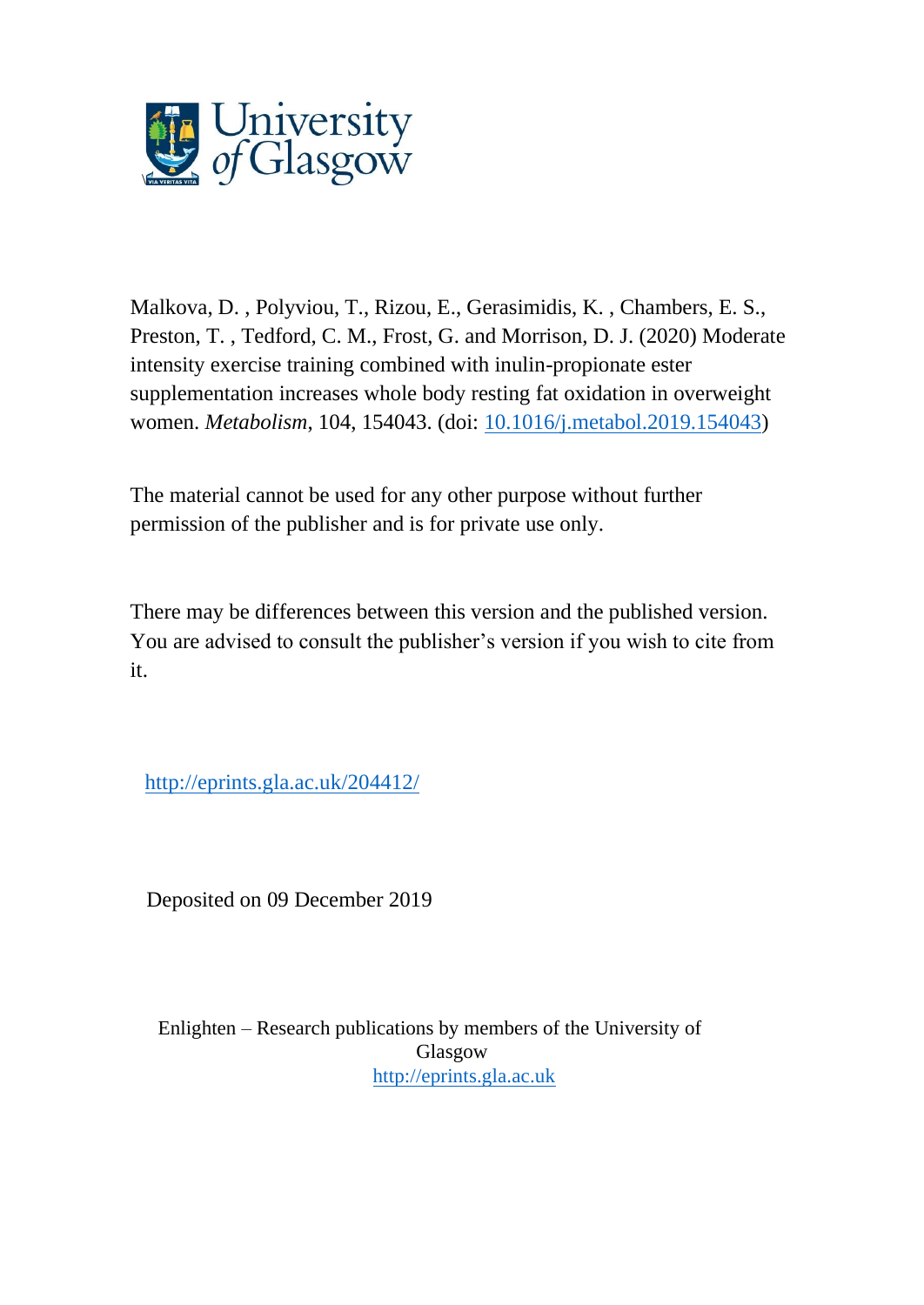| $\mathbf{1}$   | Moderate intensity exercise training combined with inulin-propionate ester supplementation                                                        |
|----------------|---------------------------------------------------------------------------------------------------------------------------------------------------|
| $\overline{2}$ | increases whole body resting fat oxidation and reduces adiposity in overweight women                                                              |
| 3              |                                                                                                                                                   |
| 4              | Dalia Malkova <sup>a</sup> , Thelma Polyviou <sup>a,b</sup> , Eleni Rizou <sup>a</sup> , Konstantinos Gerasimidis <sup>a</sup> , Edward S.        |
| 5              | Chambers <sup>c</sup> , Tom Preston <sup>b</sup> , Catriona M. Tedford <sup>d</sup> , Gary Frost <sup>c</sup> , Douglas J. Morrison <sup>b*</sup> |
| 6              |                                                                                                                                                   |
| $\overline{7}$ | <sup>a</sup> School of Medicine, Dentistry and Nursing, College of Medical, Veterinary and Life                                                   |
| 8              | Sciences, University of Glasgow, Glasgow, UK                                                                                                      |
| 9              | <sup>b</sup> Scottish Universities Environmental Research Centre (SUERC), University of Glasgow,                                                  |
| 10             | East Kilbride, UK                                                                                                                                 |
| 11             | <sup>c</sup> Section for Nutrition Research, Endocrinology and Metabolism, Faculty of Medicine,                                                   |
| 12             | Imperial College London, Hammersmith Hospital, London, UK                                                                                         |
| 13             | <sup>d</sup> School of Science, University of the West of Scotland, Paisley, UK                                                                   |
| 14             |                                                                                                                                                   |
| 15             | * Corresponding author: Dr Douglas Morrison                                                                                                       |
| 16             | <b>Stable Isotope Biochemistry Laboratory</b>                                                                                                     |
| 17             | Scottish Universities Environmental Research Centre                                                                                               |
| 18             | Rankine Avenue                                                                                                                                    |
| 19             | East Kilbride                                                                                                                                     |
| 20             | Glasgow G75 0QF                                                                                                                                   |
| 21             | Fax: $+44$ (0)1355 229898                                                                                                                         |
| 22             | E-mail: Douglas.Morrison@glasgow.ac.uk                                                                                                            |
| 23             |                                                                                                                                                   |
| 24             | Word Count: 1483                                                                                                                                  |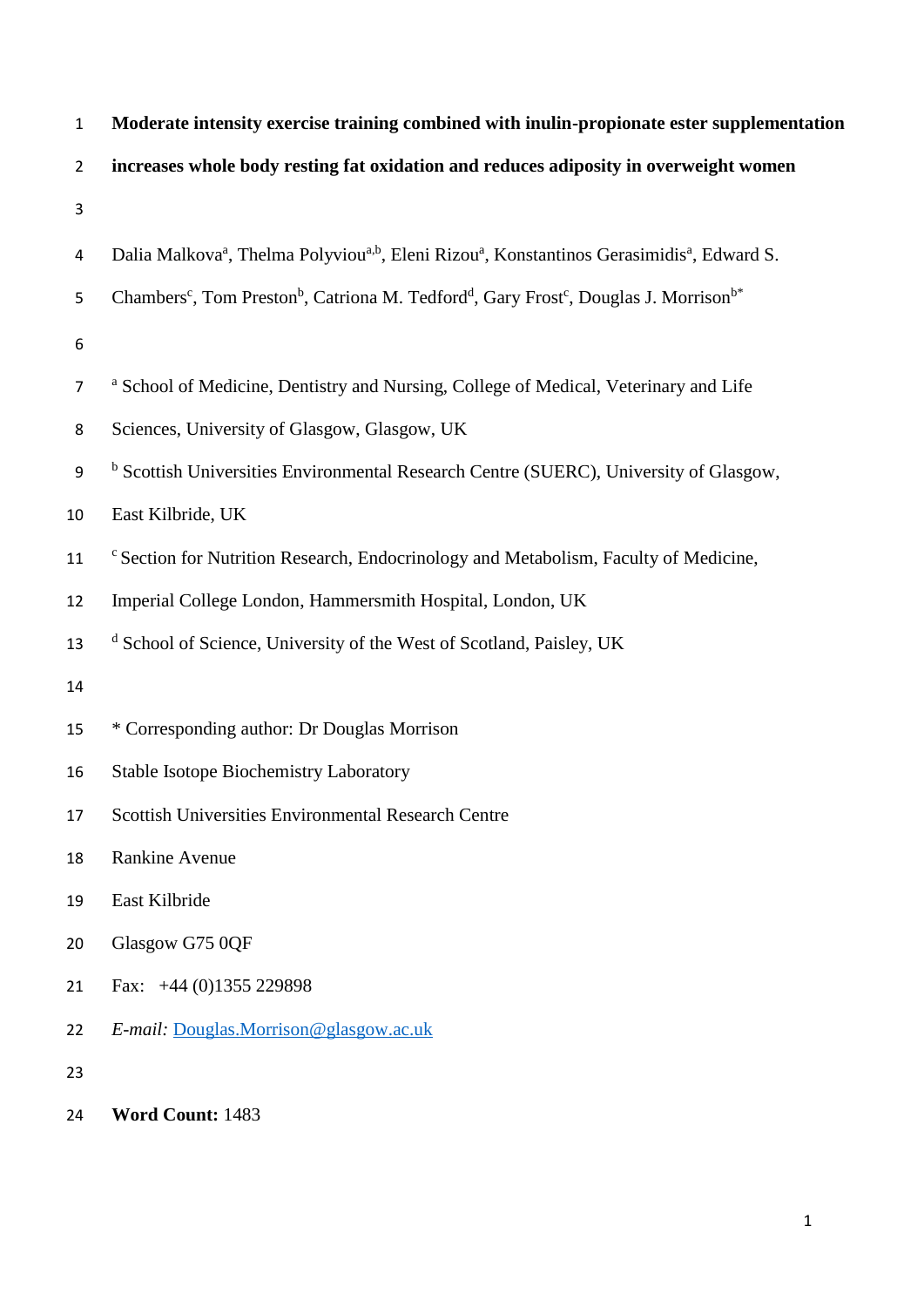### **ABSTRACT**

 *Background*: Our previous work has shown that oral supplementation with inulin propionate ester (IPE) reduces intra-abdominal fat and prevents weight gain and that oral propionate intake enhances resting fat oxidation. The effects of IPE combined with exercise training on energy substrate utilisation are unknown. The aim of this study was to investigate the impact of 4-weeks IPE supplementation, in combination with a moderate intensity exercise training programme, on whole body fat oxidation and on plasma GLP-1 and PYY.

 *Methods***:** Twenty overweight healthy women participated in randomised parallel study and underwent 4 weeks of supervised exercise training either with IPE (EX/IPE group) or Placebo (EX/Placebo group) supplementation. Before and after the intervention participants conducted an experimental trial, which involved collection of expired gas and blood samples in the fasted state and during 7 hours of the postprandial state.

 *Results*: Within groups, the EX/IPE group significantly enhanced the amount of fat (Pre, 24.1 38  $\pm$  1.2 g; Post, 35.9  $\pm$  4.0 g, *P*< 0.05) oxidised and reduced CHO (Pre, 77.8  $\pm$  6.0 g; Post, 57.8 39  $\pm$  7.7 g, *P*< 0.05) oxidised, reduced body weight (Pre, 77.3  $\pm$  4.2 kg; Post, 76.6  $\pm$  4.1 kg, *P*< 0.05) and body fat mass (Pre, 37.7 ± 1.9 %; Post, 36.9 ± 1.9 %, *P*< 0.05). In EX/Placebo group, 41 changes in amount of fat (Pre,  $36.8 \pm 3.9$  g; Post,  $37.0 \pm 4.0$  g) and CHO (Pre,  $62.7 \pm 6.5$ g; 42 Post,  $61.5 \pm 7.4$  g) oxidized, body weight (Pre,  $84.2 \pm 4.3$  kg; Post,  $83.6 \pm 4.3$  kg) and body fat 43 mass (Pre,  $40.1 \pm 1.9$  %; Post,  $38.7 \pm 1.5$  %) were not significant. Comparing between groups, change in the amount of fat oxidised was significantly (*P*<0.05) higher for EX/IPE compared 45 with EX/Placebo and there was a trend for difference for amount of CHO oxidised ( $P=0.06$ ) and RER (*P*=0.06). Energy expended was not significantly different (*P*>0.05). The interventions had no impact on fasting or postprandial plasma concentrations of GLP-1 and PYY.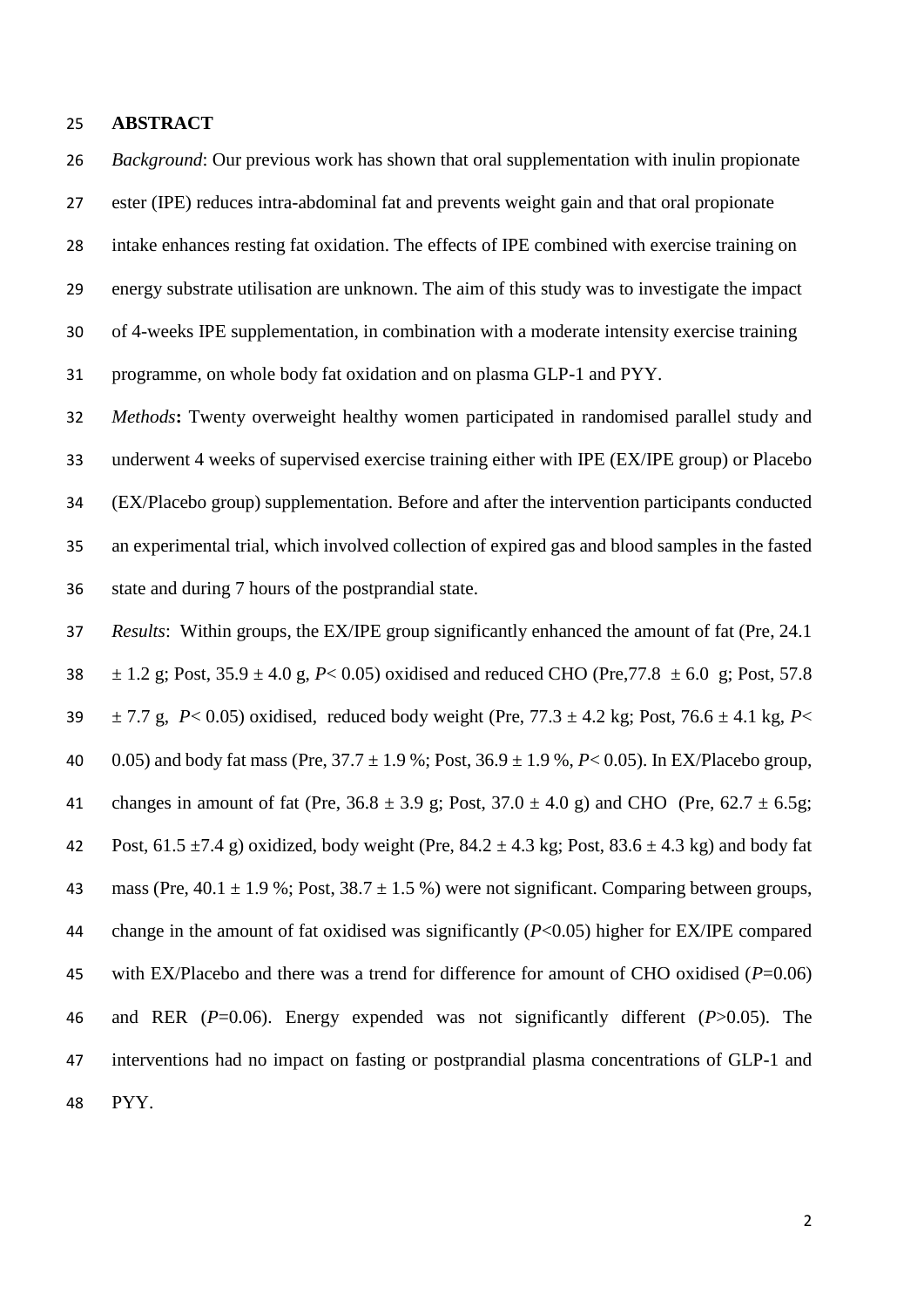| 49     | Conclusion: Moderate intensity exercise training programmes when combined with daily oral |
|--------|-------------------------------------------------------------------------------------------|
| 50     | IPE supplementation may help overweight women to achieve increase in fat oxidation.       |
| 51     |                                                                                           |
| 52     | The study was registered at clinicaltrials.gov as NCT04016350.                            |
| 53     |                                                                                           |
| 54     | Key words: Exercise, inulin propionate ester, fat oxidation, gut hormones, body weight    |
| 55     |                                                                                           |
| 56     |                                                                                           |
| 57     |                                                                                           |
| 58     |                                                                                           |
| 59     |                                                                                           |
| 60     |                                                                                           |
| 61     |                                                                                           |
| 62     |                                                                                           |
| 63     |                                                                                           |
| 64     |                                                                                           |
| 65     |                                                                                           |
| 66     |                                                                                           |
| 67     |                                                                                           |
| 68     |                                                                                           |
| 69     |                                                                                           |
| 70     |                                                                                           |
| $71\,$ |                                                                                           |
| $72\,$ |                                                                                           |
| $73\,$ |                                                                                           |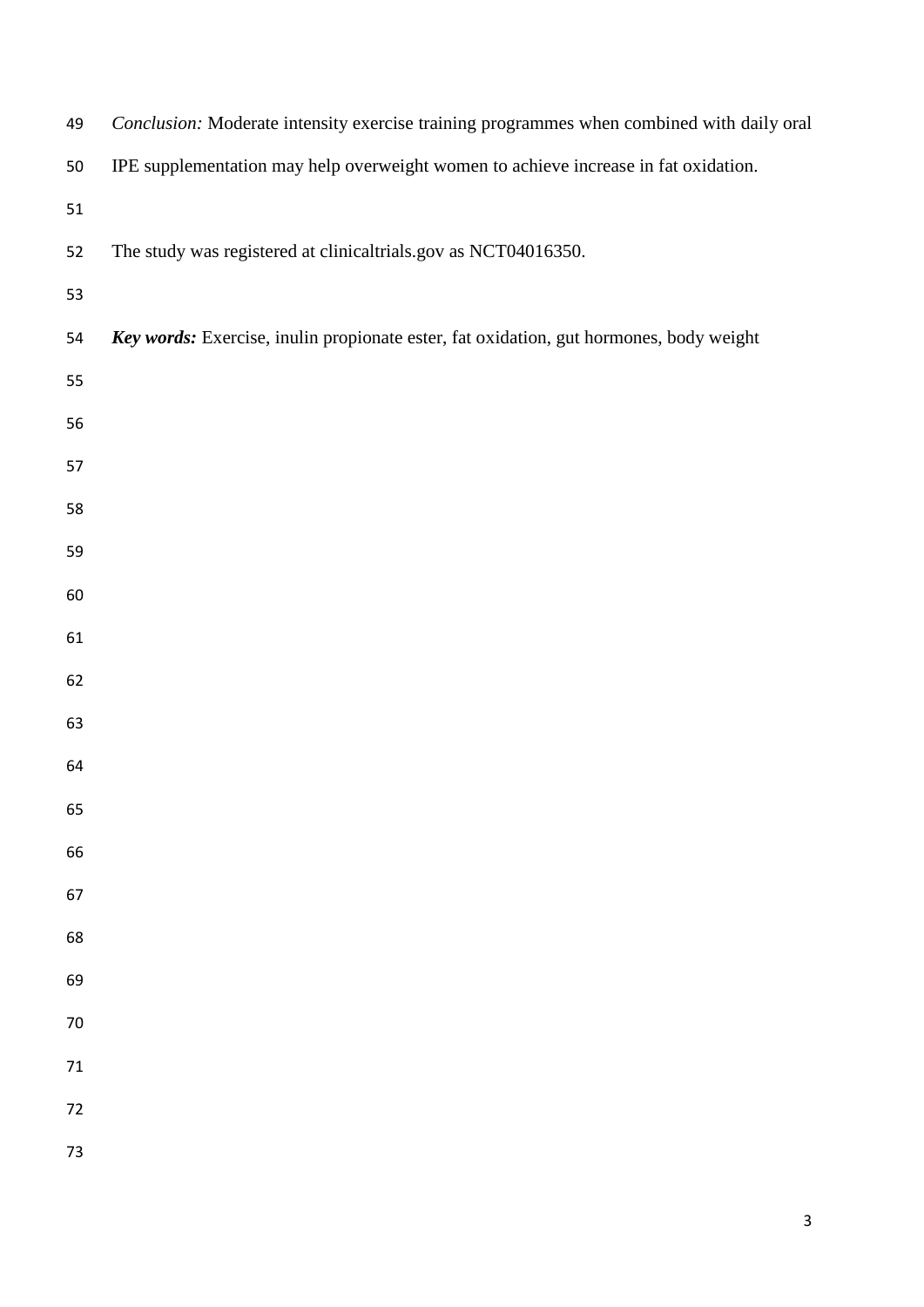## **1. Introduction**

 Increasing exercise is important in obesity reduction strategies, inducing negative energy balance driven by increasing energy expenditure [1]. However, the effectiveness of exercise induced weight loss in the absence of caloric restriction remains controversial and is highly individual [2-5]. In healthy overweight women, who participated in 7 week-endurance-type exercise programme and achieved variable changes in fat mass and fat oxidation, energy expenditure and the change in resting fat oxidation were the only statistically significant independent predictors of change in fat mass [6]. This suggests that strategies maximizing resting fat oxidation may enhance body fat mass loss alongside exercise in overweight and obese individuals.

 The short chain fatty acid (SCFA) propionate, produced through fermentation of dietary fibre by the gut microbiota, has a range of metabolic benefits [7]. Previous work has reported that that a single dose of oral sodium propionate increased both resting energy expenditure and resting fat oxidation in humans [8]. These findings are in line with a recent report that rectal SCFA infusion, high in propionate, increases resting energy expenditure and fat oxidation in overweight men [9]. Together, these data suggest that increasing propionate production in the gut may be useful in an overall weight management strategy. We developed inulin propionate ester (IPE) to target delivery of propionate to the colon, mimicking high-fibre dietary intake 92 using a modest supplement dose [10].

 Thus, the main aim of this study was to investigate the impact of daily IPE supplementation combined with 4-week exercise training programme on whole-body fat oxidation and body fat change in overweight women. Since our previous study [10] reported that acute ingestion of 10 g IPE significantly increased postprandial plasma PYY and GLP-1, and that this effect on the incretin response was lost following long-term (24-week) supplementation, this study also investigated the postprandial anorexigenic gut hormones response.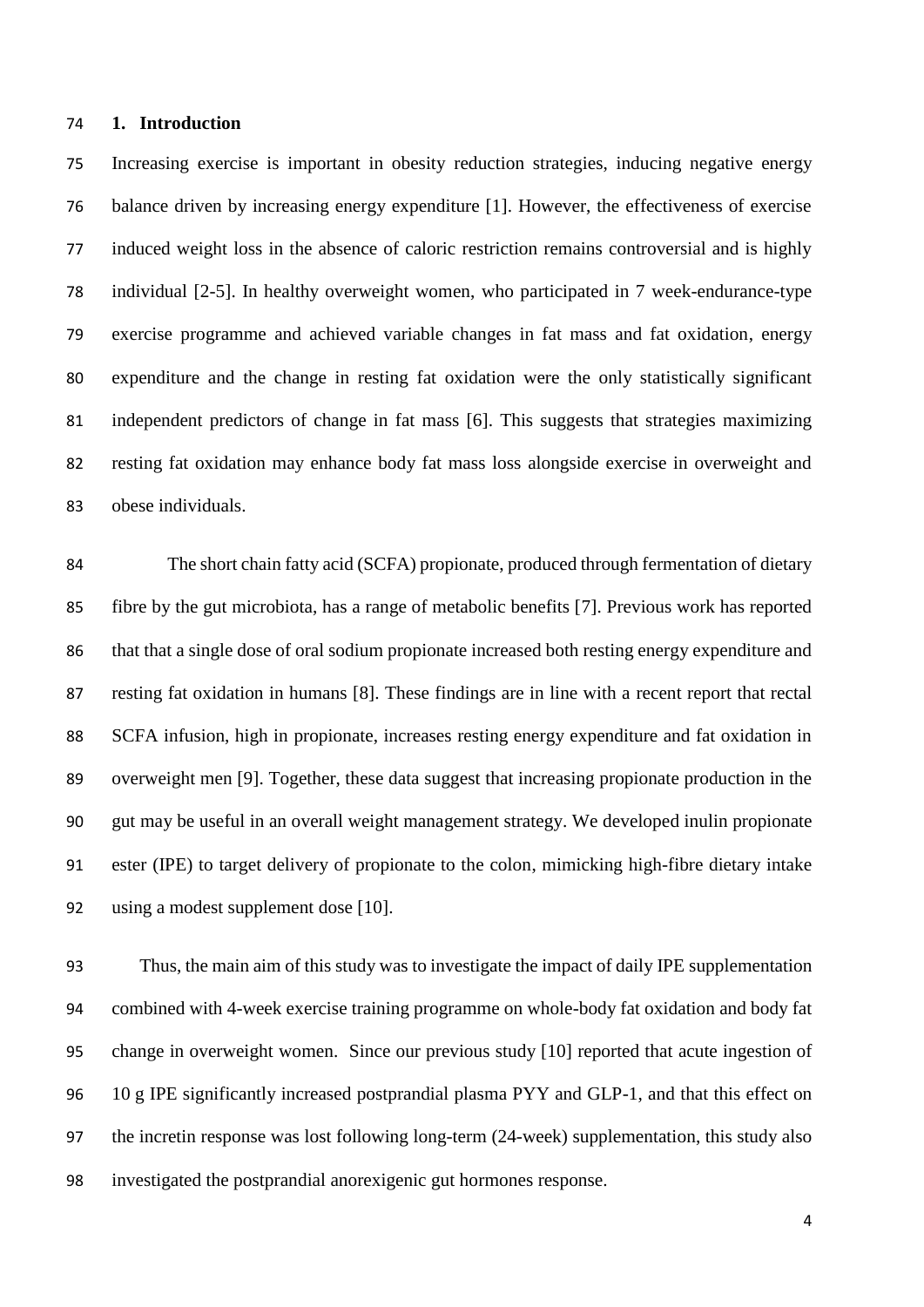### *2. Participants and Methods*

 This single blinded randomised parallel study was conducted on healthy overweight females 101 with BMI  $>25 \text{ kg/m}^2$  and 25-45 years of age. Study participants underwent 4 week supervised moderate intensity exercise training combined either with IPE (EX/IPE) or cellulose as placebo (EX/Placebo) supplementation. Before and at the end of the 4-week intervention, participants underwent body weight and body composition measurements, conducted a submaximal exercise test and a 7-hour experimental trial, which involved collection of expired air and blood samples in fasted and postprandial states. Detailed description of the participants, study design and methods are available in the online-only Supplementary Material.

### **3. Results**

## *3.1. Changes in body weight and body fatness*

 Physical characteristics of the participants measured before and after 4-week interventions are presented in Supplementary Table 1. Participants of the EX/Placebo group (n=11) exercised 113 at a HR of  $146 \pm 4$  beat $\cdot$ min<sup>-1</sup>, which corresponded to  $61 \pm 1$  % of the predicted maximal oxygen consumption and the participants of the EX/IPE (n=9) group exercised at a HR of 142  $\pm$  5 beat·min<sup>-1</sup>, which corresponded to 60  $\pm$  2% of the predicted maximal oxygen consumption. The total energy expenditure of the exercise programmes was not significantly different 117 between groups (EX/Placebo,  $5768 \pm 412$ ; EX/IPE,  $5469 \pm 390$  kcal) and body weight loss of 118 0.77  $\pm$  0.16 kg and 0.74  $\pm$  0.17 kg was expected in EX/Placebo and EX/IPE groups, respectively. In the EX/Placebo group, the 4-week exercise programme had no effect (*P*>0.05) on mean body weight, BMI, body fat mass and body fat percentage whereas in the EX/IPE group post-intervention body weight, BMI, body fat mass and body fat percentage were significantly (*P*<0.05) lower in comparison to the pre-intervention values The differences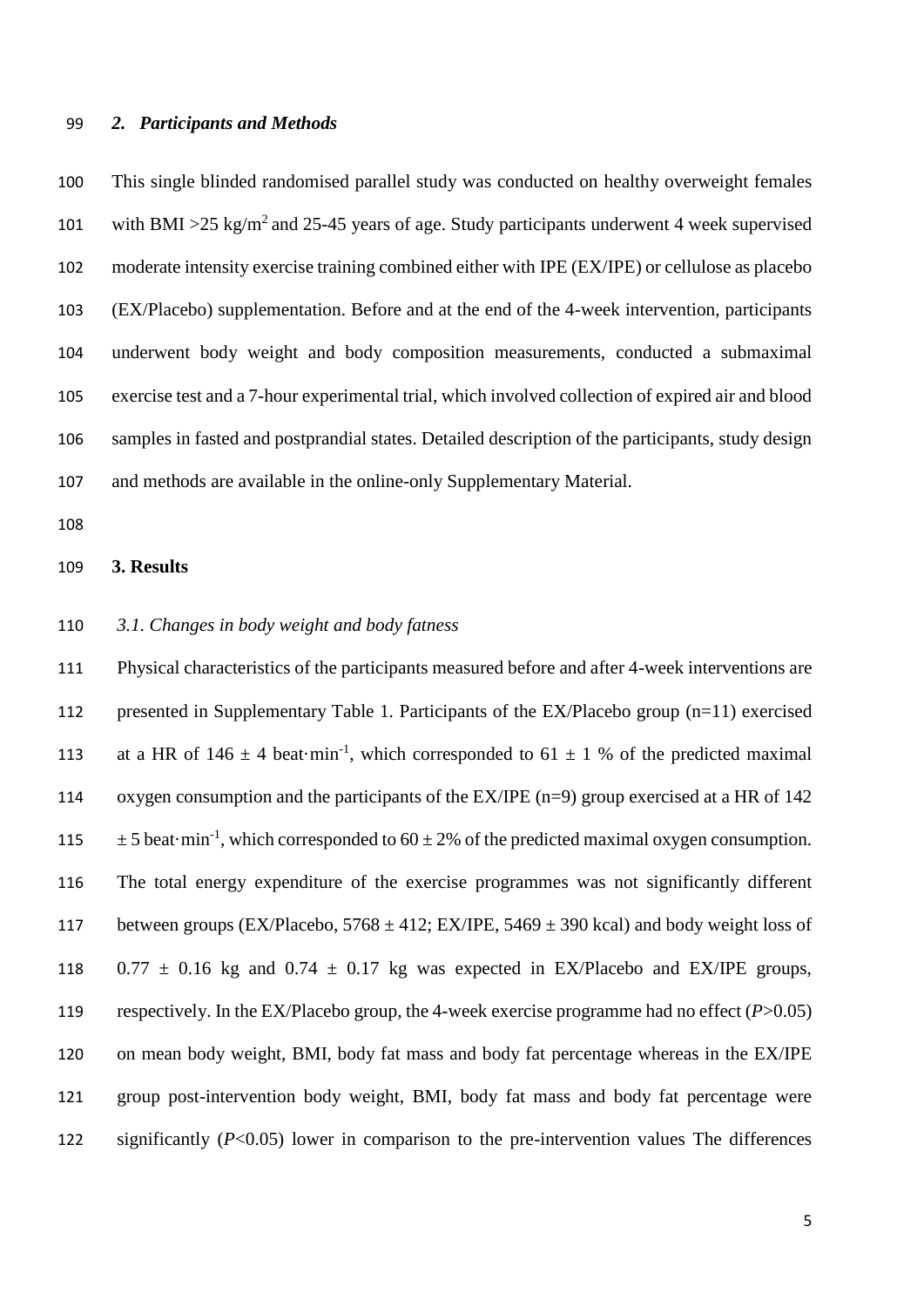between body weight and body fat changes in EX/Placebo and EX/IPE groups were not significant but in the EX/IPE group responses were less variable.

### *3.2. Fat and CHO oxidation during 7-hour trials*

 In EX/Placebo group, four weeks of intervention had no significant impact on fat and CHO oxidation rates while in the EX/IPE group difference in pre- and post-intervention rate of fat oxidation was significant (*P*<0.05, two-way ANOVA, trial effect) (Figure 1). In the EX/Placebo group, the intervention had no impact on total amount of fat and CHO oxidised while in the EX/IPE group intervention increased the amount of fat (*P*<0.05) and reduced the amount of CHO (*P*<0.05) oxidized (Table 1). Comparing between groups, changes in the amount of fat oxidised were significantly (*P*<0.05) different and a trend for difference was observed for amount of CHO oxidised (*P*=0.06) and RER (*P*=0.06). Energy expended was not significantly different (*P*>0.05) (Table 1).

### *3.3 Appetite-related gut hormones*

 In both, the EX/Placebo and EX/IPE groups, four weeks of intervention had no significant effect on plasma concentrations of plasma GLP-1 and PYY (*P*>0.05, two-way ANOVA, trial effects). Comparing between groups, changes in time-averaged areas under the responses of PYY or GLP-1 versus time curves were not statistically different (Supplementary Table 2). In EX/IPE group, time averaged areas under the curve of GLP-1 measured during both, pre- intervention and post-intervention trials, were significantly (*P*<0.05, unpaired t-test) higher than in EX/Placebo group while pre-intervention and post-intervention concentrations of PYY were not different between EX/IPE and Ex/Placebo groups (Supplementary Table 2).

## **4. Discussion**

This first-in-human study demonstrates that IPE supplementation leads to increased resting

whole-body fat oxidation in the postprandial state when combined with moderate intensity 4-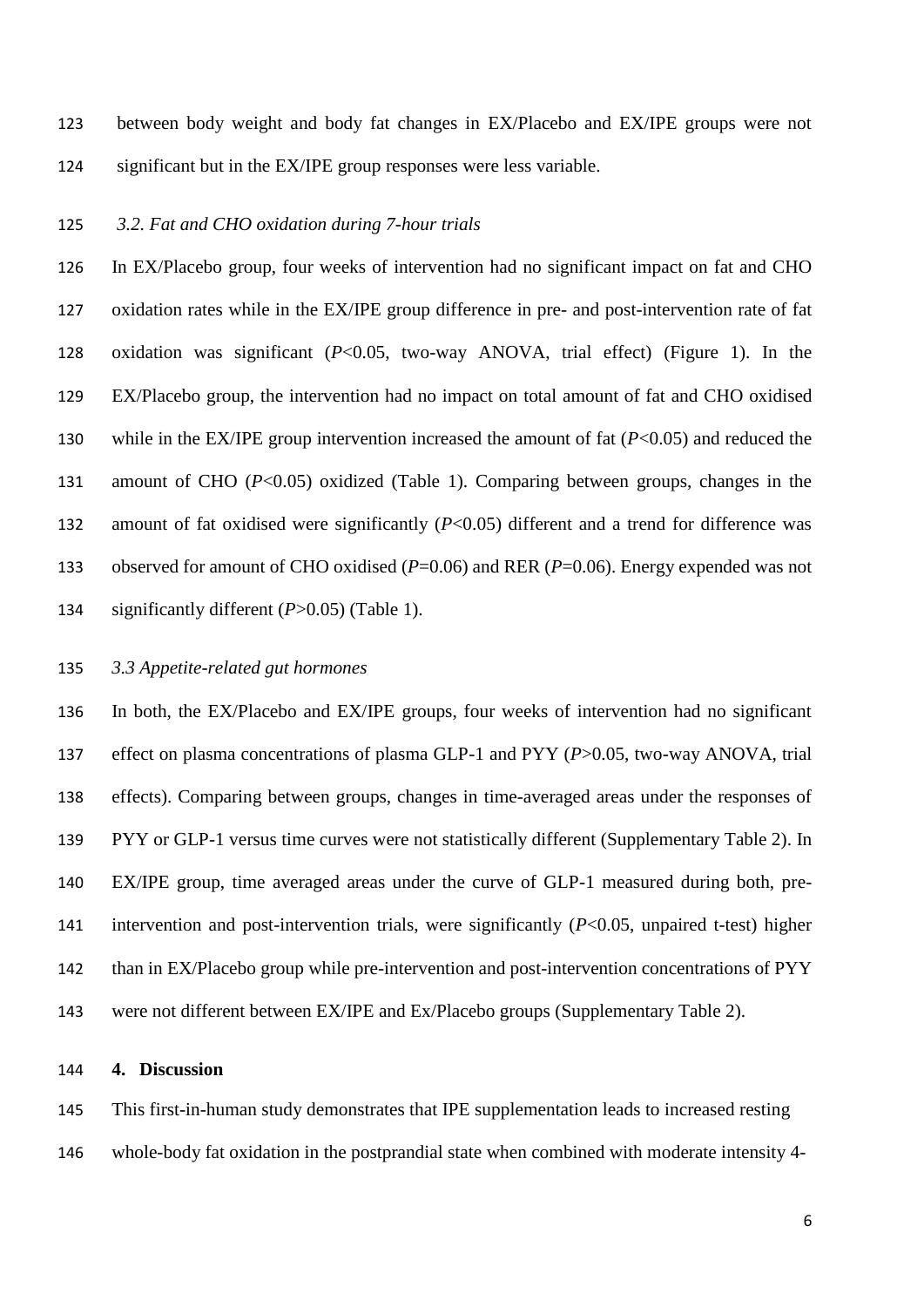week exercise programme in overweight women. We found that the change in the amount of fat oxidised during seven hours of the experimental trial was significantly higher in the IPE than Placebo group and the difference in the change in fat oxidations between groups consisted of approximately 10 grams. Thus, the beneficial effects observed on fat oxidation with single dose propionate oral consumption [8] translate into other physiological states, including during exercise training. As in some other studies [11,12] resting fat oxidation was not affected by four weeks exercise training combined with placebo. Thus, enhanced fat oxidation seen in IPE group most likely relates to daily intake of IPE rather than to participation in the exercise programme. We note that fat oxidation measurements were conducted at least 18 hours after intake of the last IPE dose. Thus, supplementation with IPE had a long-term rather than acute effect on resting fat oxidation.

 As in majority of exercise training studies without dietary restriction [13], predicted body weight loss was modest and not clinically significant (≤5% weight loss). In the control group intervention had no significant effect on mean body weight and body fatness and as in other studies [4-6, 14] the responsiveness to exercise training was also variable. The IPE group achieved a significant reduction in body weight and body fatness and changes were less variable than in the control group. Taking into consideration that in the control group, changes in fat oxidation were found only in some participants and that in IPE group fat oxidation was enhanced in all participants, our data support the hypothesis that increase in fat oxidation during exercise programmes is important for achieving improvements in body weight and body fat. Further work is required to assess if the effects on body mass and composition over longer duration persist with IPE in well-designed randomised controlled trials.

 We also found that IPE supplementation during exercise programme had no impact on plasma concentrations of GLP-1 and PYY. This observation is novel and important and suggests that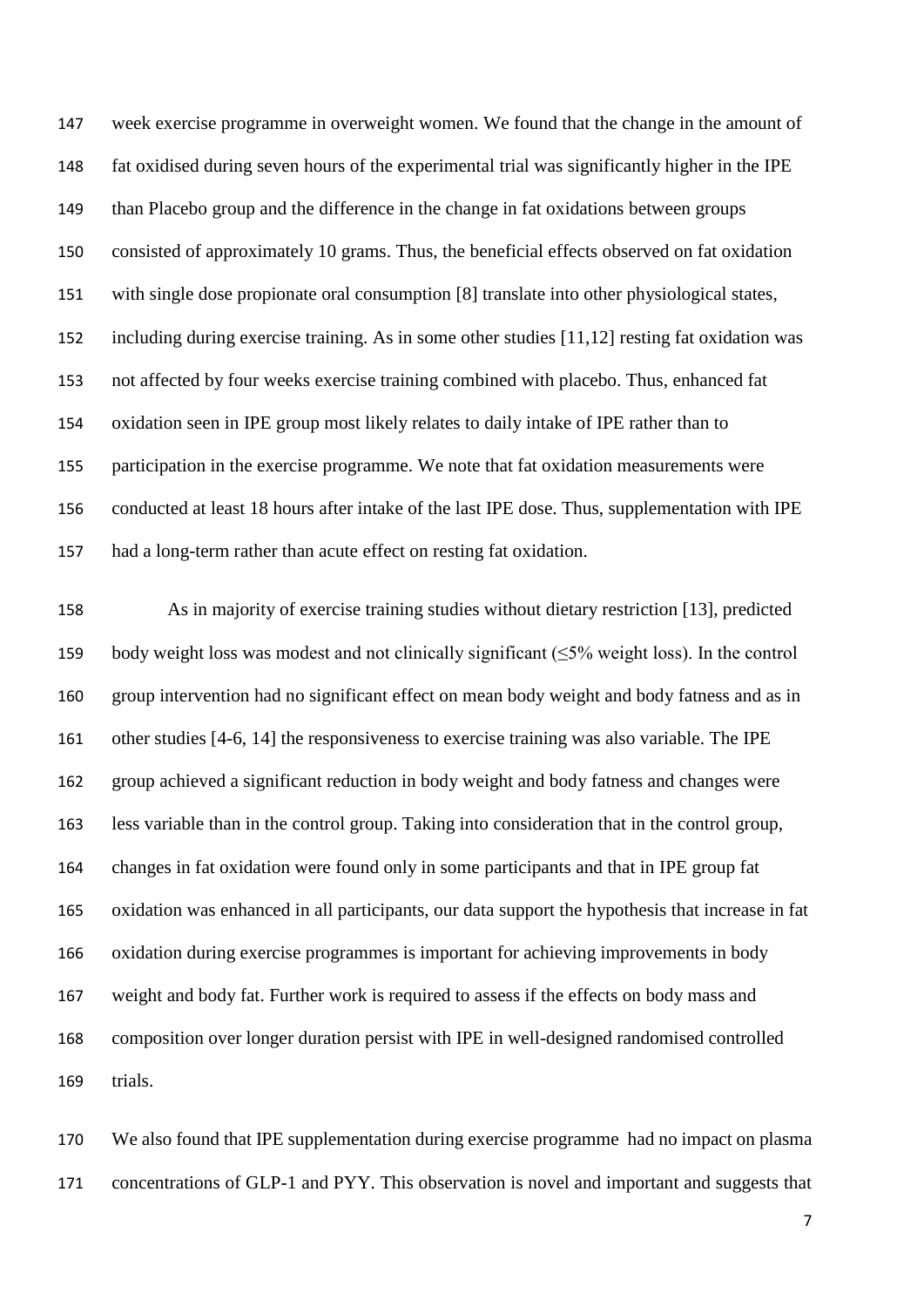GLP-1 and PYY response to IPE is attenuated within 4 weeks and thus persists much shorter than we previously reported in a 24-week intervention study [10]. However, as with fat oxidation measurements, collection of blood for hormone measurements occurred 18-24 hours after intake of the last IPE dose and thus acute elevation GLP-1 and PYY after IPE cannot be ruled out. The finding that concentrations of GLP-1 and PYY were not modified by exercise intervention alone is consistent with findings from other similar studies [5,15].

 This study has limitations. Data obtained in this study do not allow to establish causality between IPE induced change in fat oxidation and change in body fatness. This should be investigated by future studies which include measurements of behavioural compensatory variables such as changes in energy intake and energy expenditure of physical activity outside exercise sessions, known to contribute to the responsiveness to exercise training programmes [16-18]. It is possible that increasing the number of participants could lead to significant changes in GLP-1 and PYY concentrations in IPE group and differences between post- and pre-intervention CHO oxidation were seen at additional time points. We note that this was a preliminary study and we had no way to formally calculate a sample size for study outcomes. Thus, with the data from the present study, further appropriately powered, randomised controlled trials to investigate the longer-term effects of IPE on body weight in both men and women alongside prescribed exercise interventions are warranted. Considering appetite regulating hormones beyond GLP-1 and PYY [19] will also be important in future studies.

 In conclusion, this study demonstrates that adding IPE to moderate intensity exercise programmes, applied to overweight women, achieves an increase in whole-body resting fat oxidation.

## **Author contributions**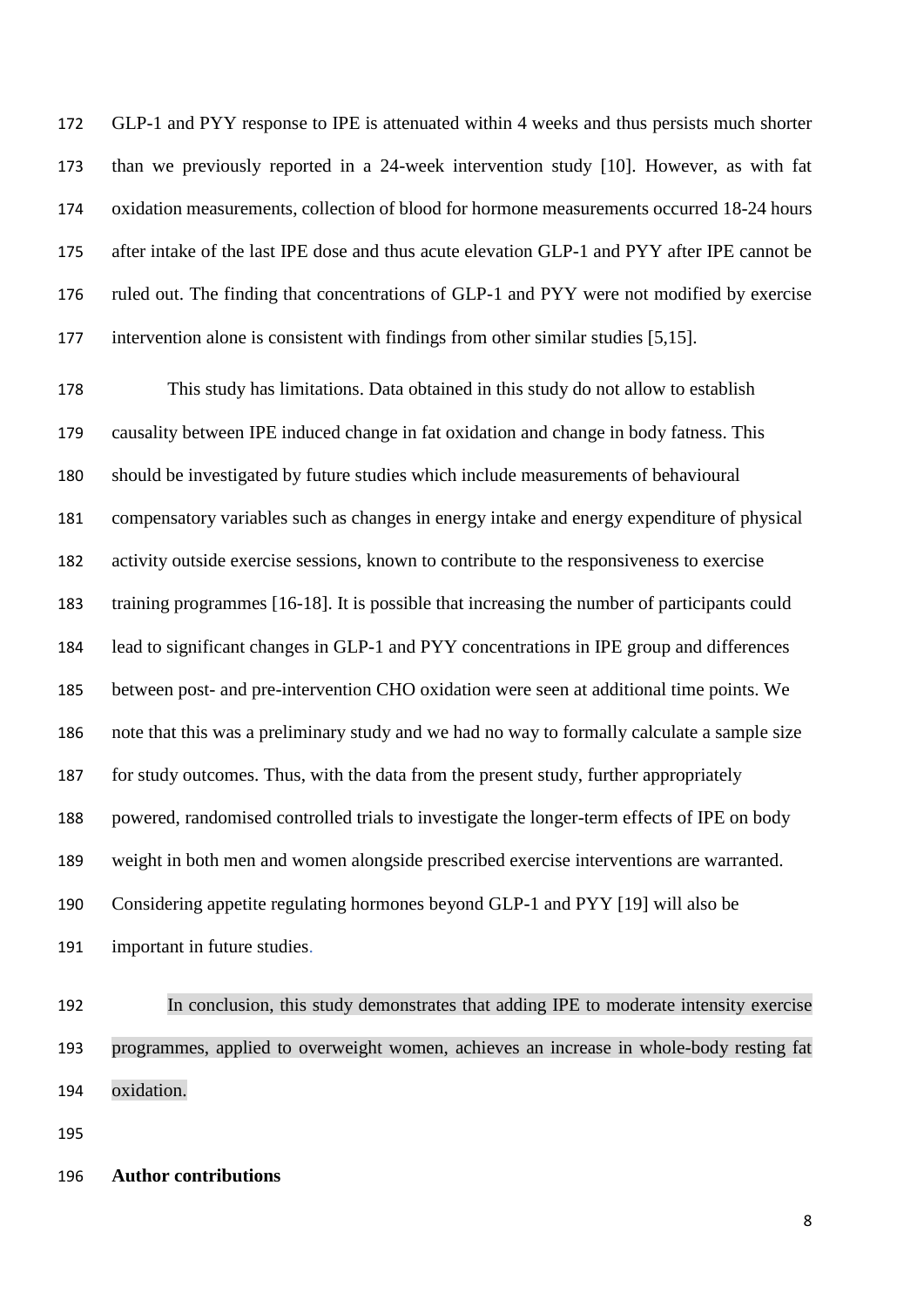| 197        | DJM, DM, KG, ESC, CMT, GF contributed to the concept development and designed study;             |
|------------|--------------------------------------------------------------------------------------------------|
| 198        | TP, ER recruited participants and conducted the experimental work; ER, DM performed              |
| 199        | appetite hormone analysis and statistical analyses; DJM, DM drafted the manuscript; All          |
| 200        | authors contributed to revisions of the manuscript. None of the authors had a personal or        |
| 201        | financial conflict of interest to disclose.                                                      |
| 202        | <b>Funding</b>                                                                                   |
| 203        | This work was supported by the Biotechnology and Biological Sciences Research Council            |
| 204        | (BBSRC; Grant No. BB/L004259/1).                                                                 |
| 205        |                                                                                                  |
| 206        | <b>Disclosure Summary</b>                                                                        |
| 207        | GF, DJM and TP are named inventors on the patent WO2014020344A1.                                 |
| 208        |                                                                                                  |
| 209        | <b>Competing Interests</b>                                                                       |
| 210        | None of declare.                                                                                 |
| 211        |                                                                                                  |
| 212<br>213 | <b>Acknowledgements</b>                                                                          |
| 214        | We thank all participanst who participated in this study and the administration of University    |
| 215        | of Glasgow Sports and Recreation Service for facilitating participants' use of sports facilities |
| 216        | for the exercise intervention.                                                                   |
| 217        |                                                                                                  |
| 218        | <b>References</b>                                                                                |
| 219        | Blundell JE, Gibbons C, Caudwell P, Finlayson G, Hopkins M. Appetite control and<br>1.           |
| 220        | energy balance: impact of exercise. Obes Rev 2015;16(S1):67-76.                                  |
| 221        | Jackson M, Fatahi F, Alabduljader K, Jelleyman C, Moore JP, Kubis HP. Exercise<br>2.             |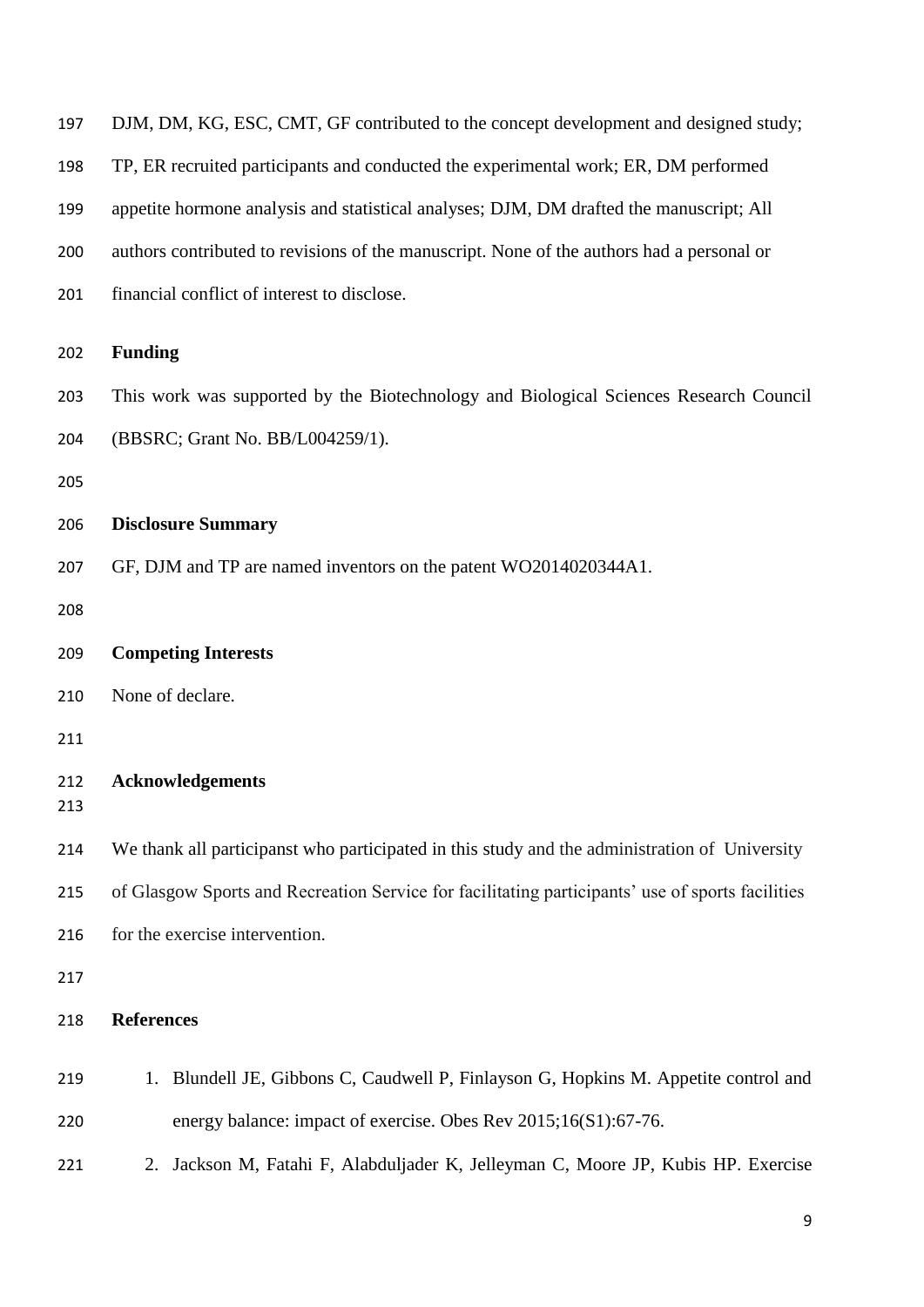| 222 | training and weight loss, not always a happy marriage: single blind exercise trials in    |
|-----|-------------------------------------------------------------------------------------------|
| 223 | females with diverse BMI. Appl Physiol Nutr Metab 2018;43:363-70.                         |
| 224 | 3. Manthou E, Gill JM, Malkova D. Effect of exercise programs with aerobic exercise       |
| 225 | sessions of similar intensity but different frequency and duration on health-related      |
| 226 | measures in overweight women. J Phys Act Health 2015;12:80-6.                             |
| 227 | 4. King NA, Hopkins M, Caudwell P, Stubbs RJ, Blundell JE. Individual variability         |
| 228 | following 12 weeks of supervised exercise: identification and characterization of         |
| 229 | compensation for exercise-induced weight loss. Int J of Obes 2008;32:177-184.             |
| 230 | 5. Gibbons C, Blundell JE, Caudwell P, Webb DL, Hellström PM, Näslund E, Finlayson        |
| 231 | G. The Role of Episodic Postprandial Peptides in Exercise-Induced Compensatory            |
| 232 | Eating. J Clin Endocrinol Metab 2017;102:4051-9.                                          |
| 233 | 6. Barwell ND, Malkova D, Leggate M, Gill JMR. Individual responsiveness to exercise-     |
| 234 | induced fat loss is associated with change in resting substrate utilization. Metabolism   |
| 235 | 2009; 58:1320-28.                                                                         |
| 236 | 7. Morrison DJ, Preston T. Formation of short chain fatty acids by the gut microbiota and |
| 237 | their impact on human metabolism. Gut Microbes 2016;7:189-200.                            |
| 238 | 8. Chambers ES, Byrne CS, Aspey K, Chen Y, Khan S, Morrison DJ, Frost G. Acute oral       |
| 239 | sodium propionate supplementation raises resting energy expenditure and lipid             |
| 240 | oxidation in fasted humans. Diabetes Obes Metab 2018;20:1034-9.                           |
| 241 | 9. Canfora EE, van der Beek CM, Jocken JWE, Goossens GH, Holst JJ, Olde Damink            |
| 242 | SWM, Lenaerts K, Dejong CHC, Blaak EE Colonic infusions of short-chain fatty acid         |
| 243 | mixtures promote energy metabolism in overweight/obese men: a randomized                  |
| 244 | crossover trial. Sci Rep 2017;7:2360.                                                     |
| 245 | 10. Chambers ES, Viardot A, Psichas A, Morrison DJ, Murphy KG, Zac-Varghese SE,           |
| 246 | MacDougall K, Preston T, Tedford C, Finlayson GS, Blundell JE, Bell JD, Thomas            |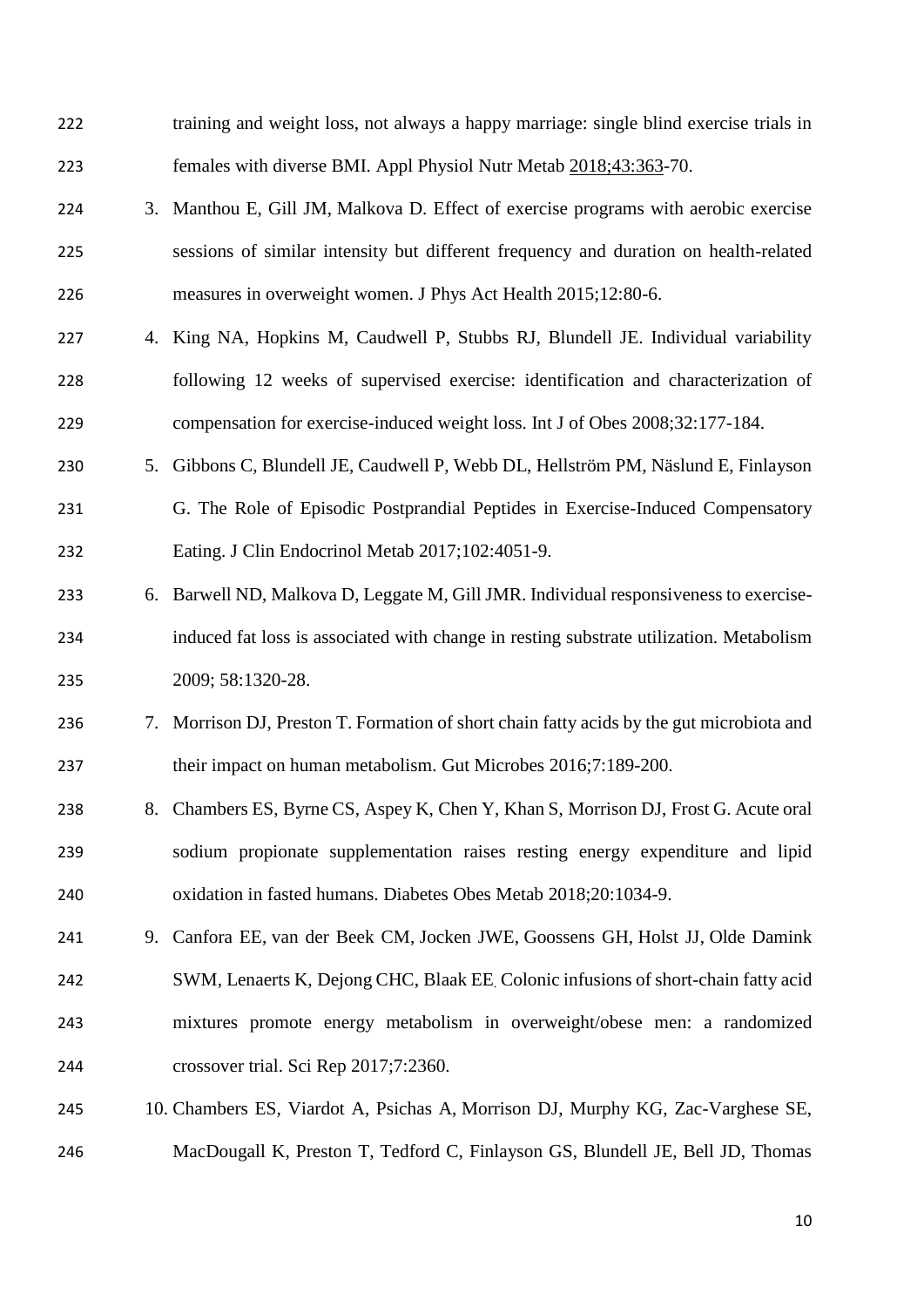| 247 | EL, Mt-Isa S, Ashby D, Gibson GR, Kolida S, Dhillo WS, Bloom SR, Morley W,               |
|-----|------------------------------------------------------------------------------------------|
| 248 | Clegg S, Frost G. Effects of targeted delivery of propionate to the human colon on       |
| 249 | appetite regulation, body weight maintenance and adiposity in overweight adults. Gut     |
| 250 | 2015;64:1744-54.                                                                         |
| 251 | 11. Clamp LD, Mendham AE, Kroff J, Goedecke JH. Higher baseline fat oxidation            |
| 252 | promotes gynoid fat mobilization in response to a 12-week exercise intervention in       |
| 253 | sedentary, obese black South African women. Appl Physiol Nutr Metab. 2019 Aug            |
| 254 | 26. [Epub ahead of print].                                                               |
| 255 | 12. Scharhag-Rosenberger F, Meyer T, Walitzek S, Kindermann W. Effects of one            |
| 256 | year aerobic endurance training on resting metabolic rate and exercise fat oxidation     |
| 257 | in previously untrained men and women. Metabolic endurance training adaptations.         |
| 258 | Int J Sports Med 2010;31:498-504.                                                        |
| 259 | 13. Swift DL, McGee JE, Earnest CP, Carlisle E, Nygard M, Johannsen NM. The effects      |
| 260 | of exercise and physical activity on weight loss and maintenance. Prog Cardiovasc        |
| 261 | Dis 2018; 61; 206-213.                                                                   |
| 262 | 14. Manthou E, Gill JM, Wright A, Malkova D. Behavioral compensatory adjustments to      |
| 263 | exercise training in overweight women. Med Sci Sports Exerc 2010;42:1121-8.              |
| 264 | 15. Guelfi KJ, Donges CE, Duffield R. Beneficial effects of 12 weeks of aerobic compared |
| 265 | with resistance exercise training on perceived appetite in previously sedentary          |
| 266 | overweight and obese men. Metabolism 2013;62;235-43.                                     |
| 267 | 16. Riou ME, Jomphe-Tremblay S, Lamothe G, Stacey D, Szczotka A, Doucet É.               |
| 268 | Predictors of Energy Compensation during Exercise Interventions: A Systematic            |
| 269 | Review. Nutrients 2015;7:3677-704.                                                       |
| 270 | 17. Silva AM, Júdice PB, Carraça EV, King N, Teixeira PJ, Sardinha LB. What is the       |
| 271 | effect of diet and/or exercise interventions on behavioural compensation in non-         |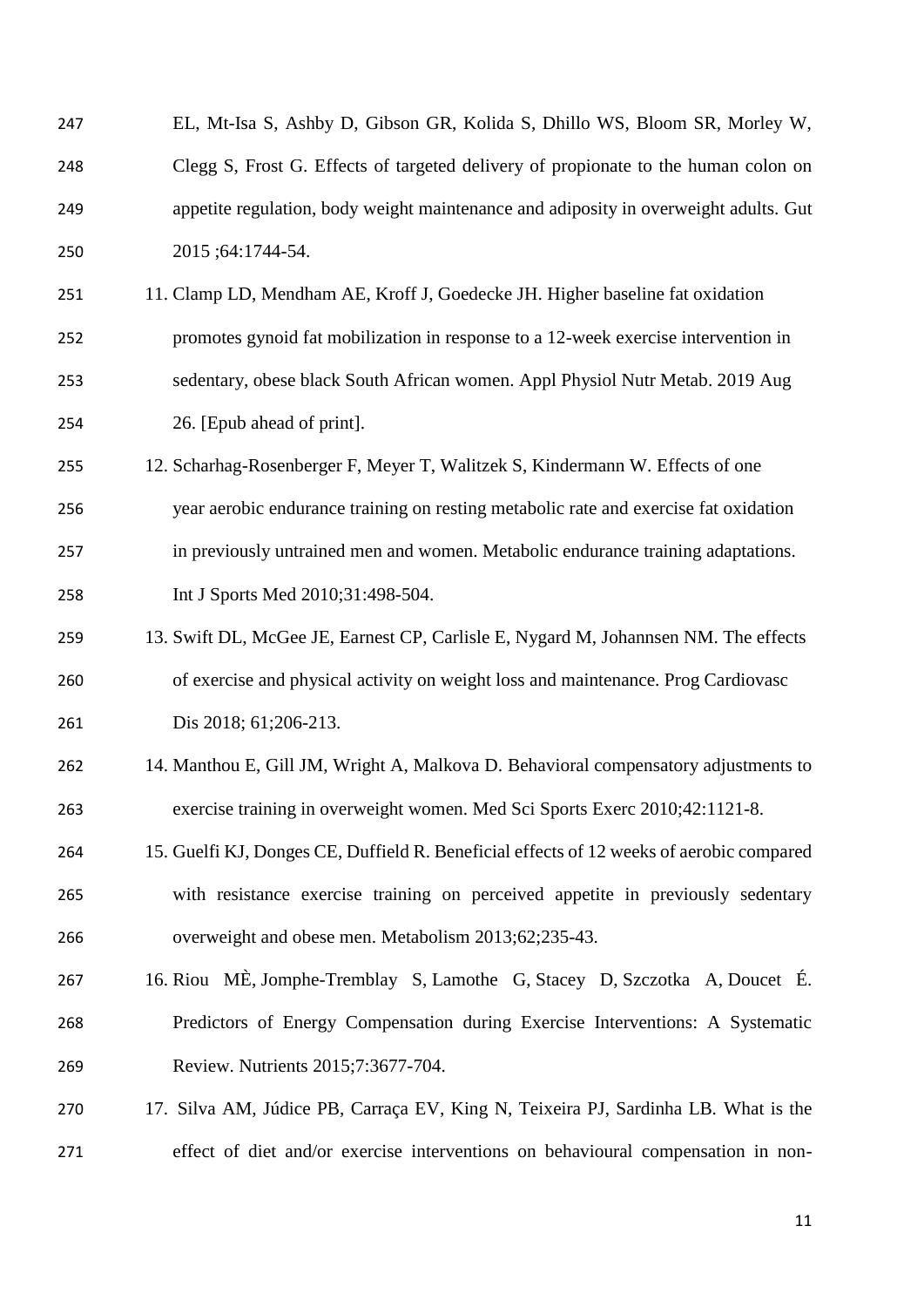| 272 | exercise physical activity and related energy expenditure of free-living adults? A    |
|-----|---------------------------------------------------------------------------------------|
| 273 | systematic review. Br J Nutr 2018;119:1327-45.                                        |
| 274 | 18. Hopkins M, Blundell JE, King NA. Individual variability in compensatory           |
| 275 | eating following acute exercise in overweight and obese women. Br J Sports Med        |
| 276 | 2014;48:1472-6.                                                                       |
| 277 | 19. Lean ME, Malkova D. Altered gut and adipose tissue hormones in overweight and     |
| 278 | obese individuals: cause or consequence. Int J Obes (Lond). 2016;40:622-32.           |
| 279 |                                                                                       |
| 280 | <b>Figure Legends</b>                                                                 |
| 281 |                                                                                       |
| 282 | Figure 1. Rate of fat and carbohydrate (CHO) oxidation, and energy expenditure (EE)   |
| 283 | in the fasted state (0h) and during post-breakfast (0-180min) and post-lunch (180-420 |
| 284 | min), measured before (Week 0) and after 4-week exercise intervention (Week 4)        |
| 285 | combined with Placebo (Ex/Placebo group, $n=11$ ) and Inulin Propionate Ester         |
| 286 | (Ex/IPE group, $n = 9$ ) supplementation. Values are means $\pm$ SEs.*Significant     |
| 287 | $(P<0.05)$ difference at corresponding time points.                                   |
|     |                                                                                       |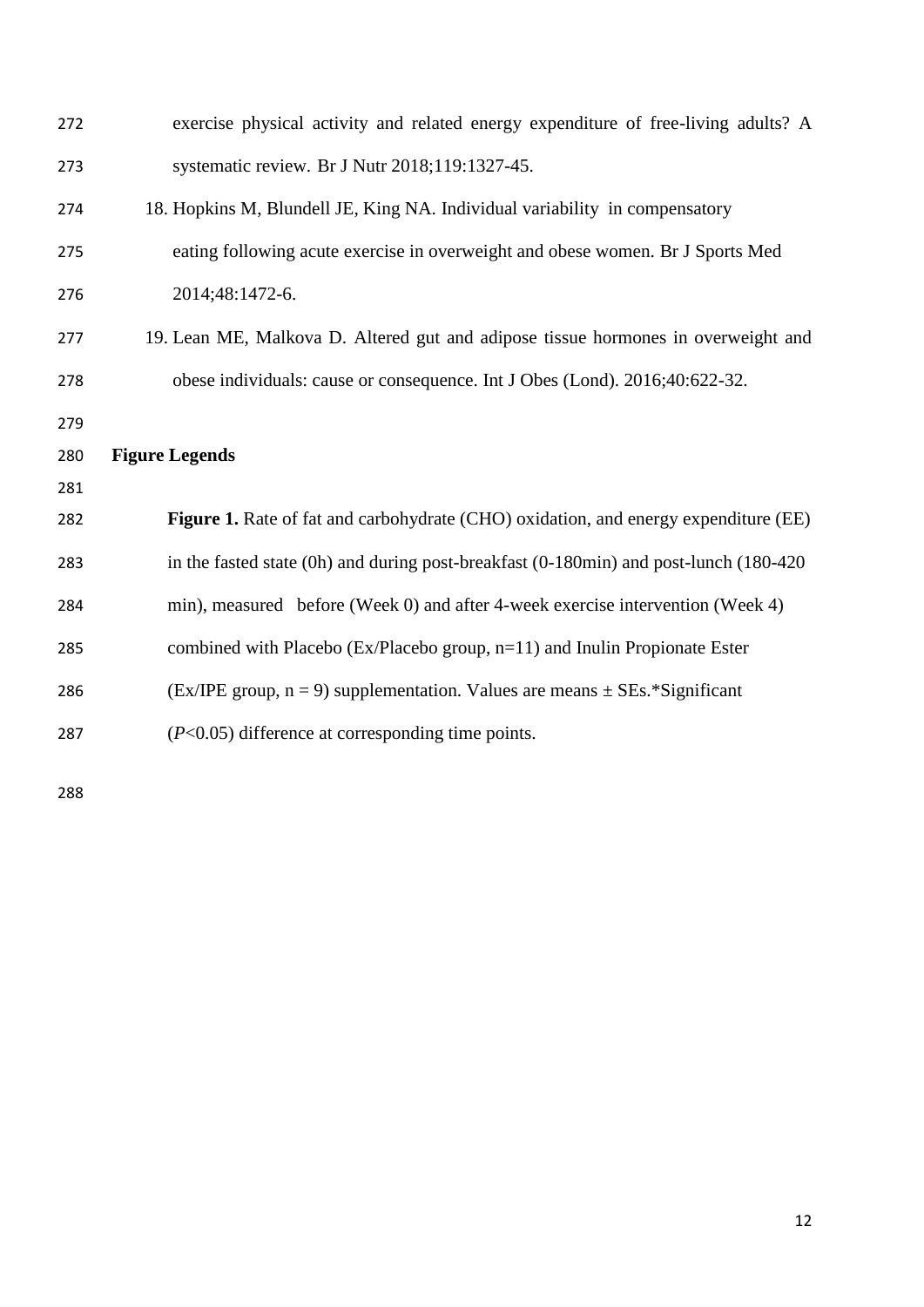**Table 1.** Total amount of fat and carbohydrate (CHO) oxidised, time averaged respiratory exchange ratio (RER) and energy expended (EE) during 7 hours of the experimental trial conducted before (Week 0) and after (Week 4) the exercise programme conducted with placebo 292 (EX/Placebo) and inulin propionate ester (EX/IPE). All values are mean  $\pm$  SEM.

|            | $EX/Placebo (n=11)$ |                 | $EX/IPE$ (n=9)  | P value                |      |
|------------|---------------------|-----------------|-----------------|------------------------|------|
|            | Week 0              | Week 4          | Week 0          | Week 4                 |      |
| Fat $(g)$  | $31.3 \pm 2.4$      | $33.0 \pm 2.3$  | $24.1 \pm 1.2$  | $35.9 \pm 4.0^{\circ}$ | 0.02 |
| CHO(g)     | $69.3 \pm 6.0$      | $64.6 \pm 6.9$  | $77.8 \pm 5.9$  | $57.8 \pm 7.7^{\rm a}$ | 0.06 |
| <b>RER</b> | $0.85 \pm 0.01$     | $0.84 \pm 0.01$ | $0.87 \pm 0.01$ | $0.84 \pm 0.02$        | 0.06 |
| EE (kcal)  | $551 \pm 13$        | $549 \pm 14$    | $540 \pm 14$    | $531 \pm 25$           | 0.64 |

293  $\overline{P}$  value are for difference between change in Ex/Placebo and EX/IPE groups. <sup>a</sup> Significant

294 (*P*<0.05) difference between Week 4 and Week 0 in corresponding group.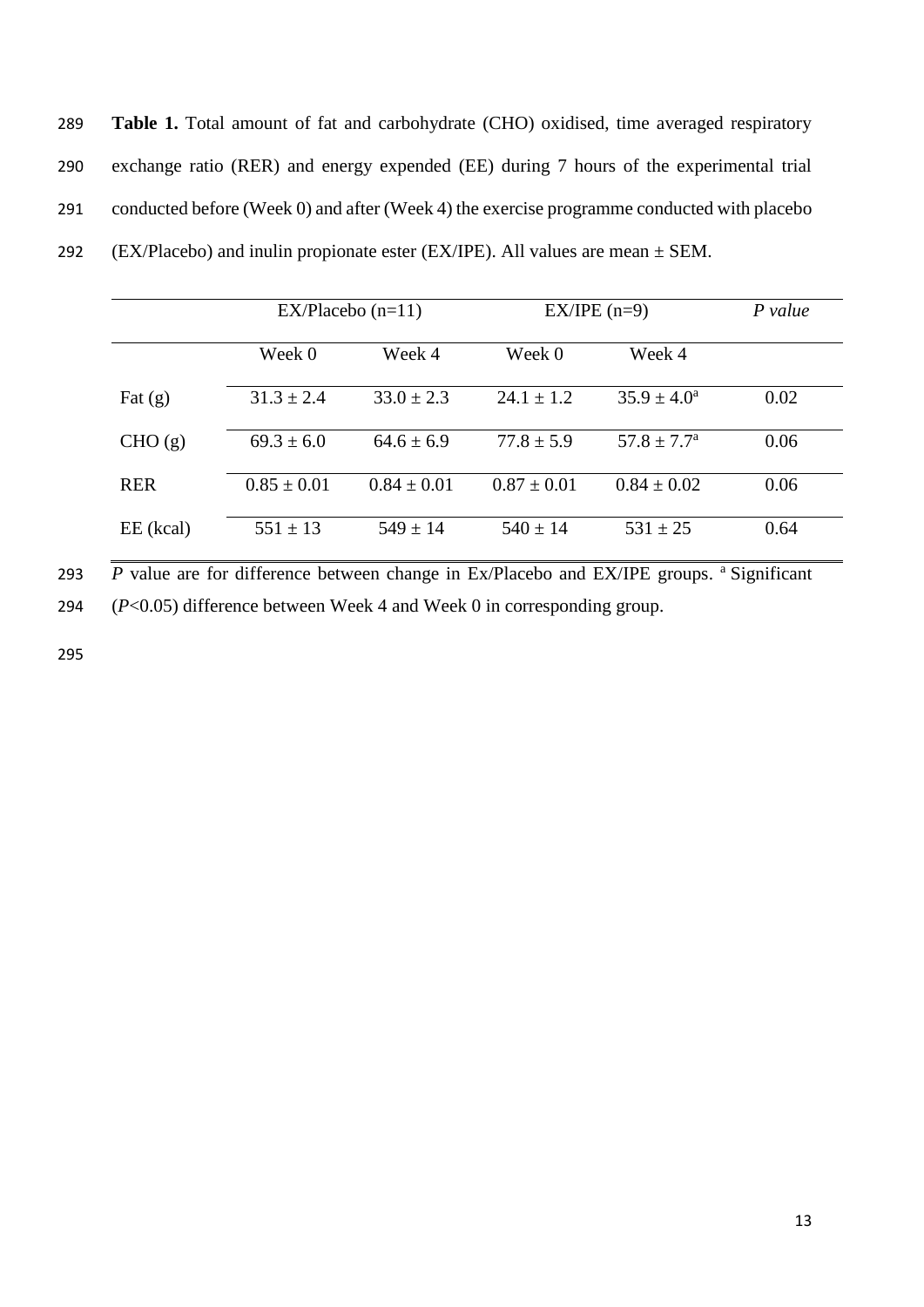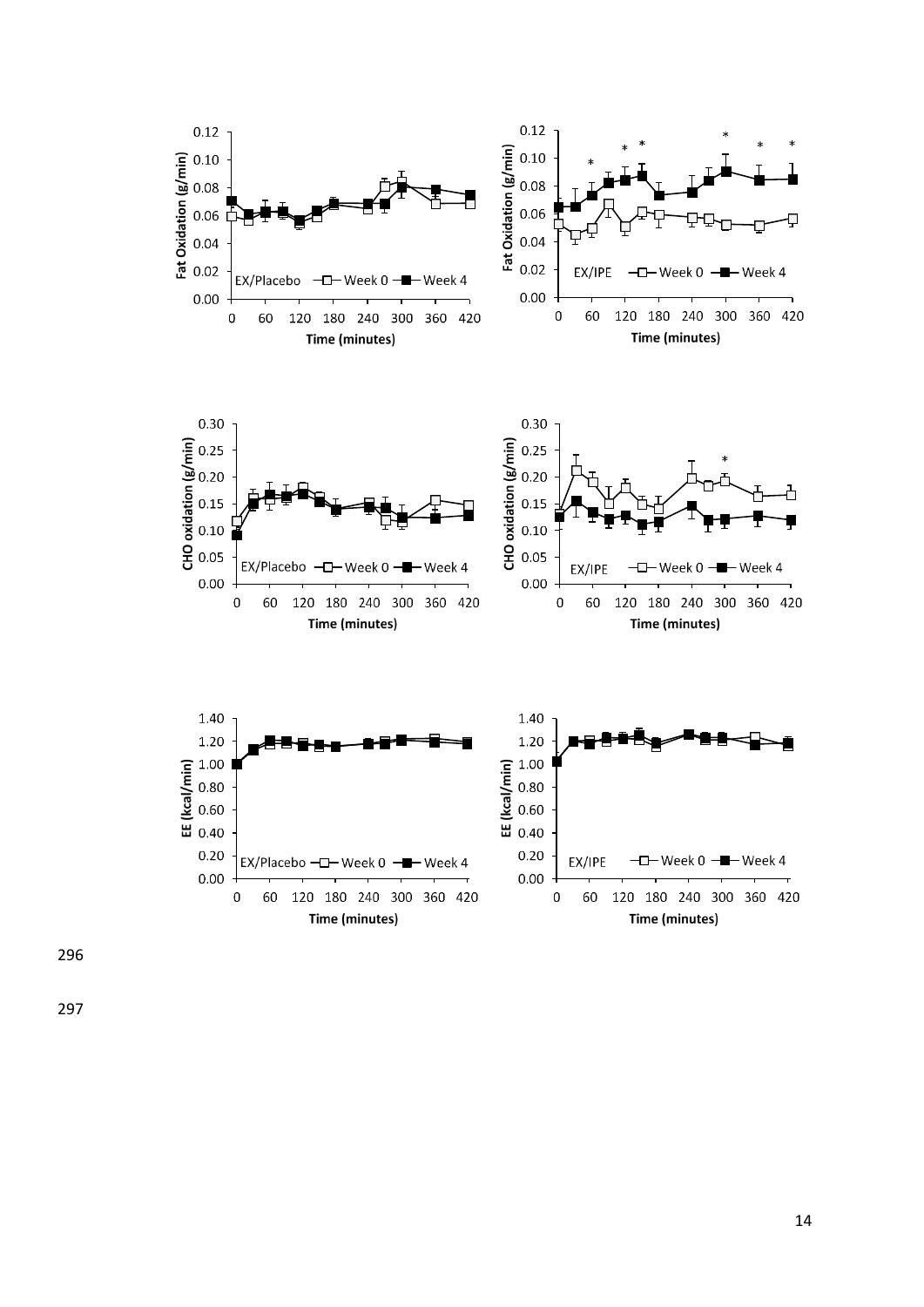| 298 | Moderate intensity exercise training combined with inulin-propionate ester supplementation                                                        |
|-----|---------------------------------------------------------------------------------------------------------------------------------------------------|
| 299 | increases whole body resting fat oxidation and reduces adiposity in overweight women                                                              |
| 300 |                                                                                                                                                   |
| 301 | Dalia Malkova <sup>a</sup> , Thelma Polyviou <sup>a,b</sup> , Eleni Rizou <sup>a</sup> , Konstantinos Gerasimidis <sup>a</sup> , Edward S.        |
| 302 | Chambers <sup>c</sup> , Tom Preston <sup>b</sup> , Catriona M. Tedford <sup>d</sup> , Gary Frost <sup>c</sup> , Douglas J. Morrison <sup>b*</sup> |
| 303 |                                                                                                                                                   |
| 304 | <sup>a</sup> School of Medicine, Dentistry and Nursing, College of Medical, Veterinary and Life                                                   |
| 305 | Sciences, University of Glasgow, Glasgow, UK                                                                                                      |
| 306 | <sup>b</sup> Scottish Universities Environmental Research Centre (SUERC), University of Glasgow,                                                  |
| 307 | East Kilbride, UK                                                                                                                                 |
| 308 | <sup>c</sup> Section for Nutrition Research, Endocrinology and Metabolism, Faculty of Medicine,                                                   |
| 309 | Imperial College London, Hammersmith Hospital, London, UK                                                                                         |
| 310 | <sup>d</sup> School of Science, University of the West of Scotland, Paisley, UK                                                                   |
| 311 |                                                                                                                                                   |
| 312 | SUPPLEMENTARY MATERIAL                                                                                                                            |
| 313 | <b>Participants</b>                                                                                                                               |
| 314 | Healthy overweight females with BMI > $25 \text{ kg/m}^2$ and 25-45 years of age were recruited                                                   |

 through advertisements and word of mouth on the campus of the University of Glasgow or from other public places. Participants were required to be sedentary, non-smokers, with stable body weight for two months prior to the study enrolment, not pregnant, free of medication, nutritional supplementation or following any specific diet and with no antibiotic use for the past three months. Participants with chronic illness, eating disorders and history of gastrointestinal operations were excluded. All participants gave written informed consent. The Ethics Committee of the College of Medical, Veterinary and Life Sciences of the University of Glasgow approved the study (Project Number: 200140132). Study started in February 2015 and was completed in June 2017.

# *Study design overview*

 This was a single blinded randomised parallel study. Study participants underwent 4 week supervised moderate intensity exercise training combined either with IPE (EX/IPE) or cellulose as placebo (EX/Placebo) supplementation at doses of 10g/day. Random allocation of the participants was achieved by chance procedure and conducted by one of the researchers. After the assignment to the intervention the participants were blinded in relation to the supplement.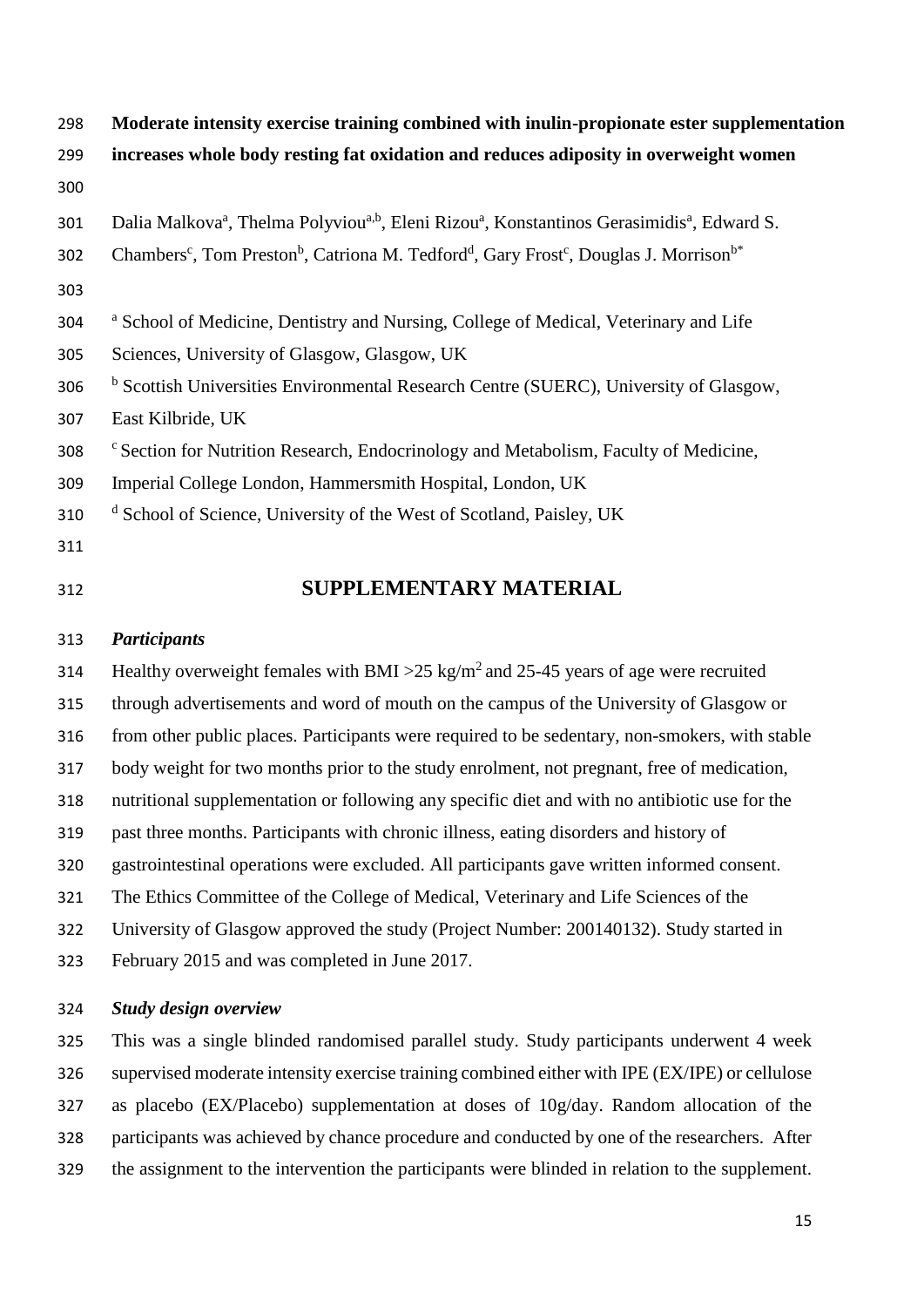Cellulose and IPE were provided as sachets containing 10g of white powder and participants were asked to consume one sachet per day with breakfast. Participants were advised to take supplements with water or any juice which they include habitually in their breakfast. Empty sachets were returned and counted as a measure of compliance. Before the start of the study and at the end of the 4-week intervention, participants were asked to conduct a submaximal exercise test. Prior to the first and after the second submaximal exercise test, participants of both groups conducted a 7-hour experimental trial which involved collection of expired air and blood samples in fasted and postprandial states. Body weight and body composition were measured in the fasted state. Prior to the first 7-hour experimental trial, participants were asked to record their diet for 3 days and replicate this intake prior to the second 7-hour experimental trial. For training sessions all participants were given free access to the University of Glasgow Sports Centre. 7-hour experimental trials and submaximal tests were conducted at the metabolic investigation laboratories of Glasgow University (West Medical and New Lister Buildings)

### *7-hour experimental trials*

 On the morning of each experimental trial, participants reported to the metabolic research unit between 8:00 and 9:00 a.m. after an overnight fast. After anthropometric and body composition measurements participants laid supine on the bed with their head resting on pillow and expired gas was collected. Following this, a venous cannula was inserted into an antecubital vein and after 10 minutes a baseline blood sample was collected. Participants were then asked to consume a standardised breakfast and after four hours a standardised lunch. Further expired air samples and blood samples were collected at 1-hour intervals. The test breakfast consisted of butter croissant, chocolate spread, whole milk, double cream, milkshake powder and sugar providing 1 g fat, 1.2 g carbohydrate, 0.25 g protein and 15 kcal energy per kg body mass. The test lunch consisted of white bread, mild cheddar cheese, butter, potato crisps, whole milk, double cream, milkshake powder and sugar providing 0.8 g fat, 1.1 g carbohydrate, 0.35 g protein, 13 kcal energy per kg of body mass. Breakfast and lunch were identical in both experimental trials and were served in a standardized way.

### *Submaximal exercise test*

 The test was conducted on a treadmill (Trackmaster Treadmills, Full Vision, Inc., Kansas, USA). After a 4-minute warm-up (walking on treadmill at 3.5 km/h), participants walked on the treadmill at a constant speed of 5 or 5.5 km/hour with the incline being increased by 2% every 4 minutes. The whole test consisted of 4 to 6 stages and therefore lasted from 16 to 24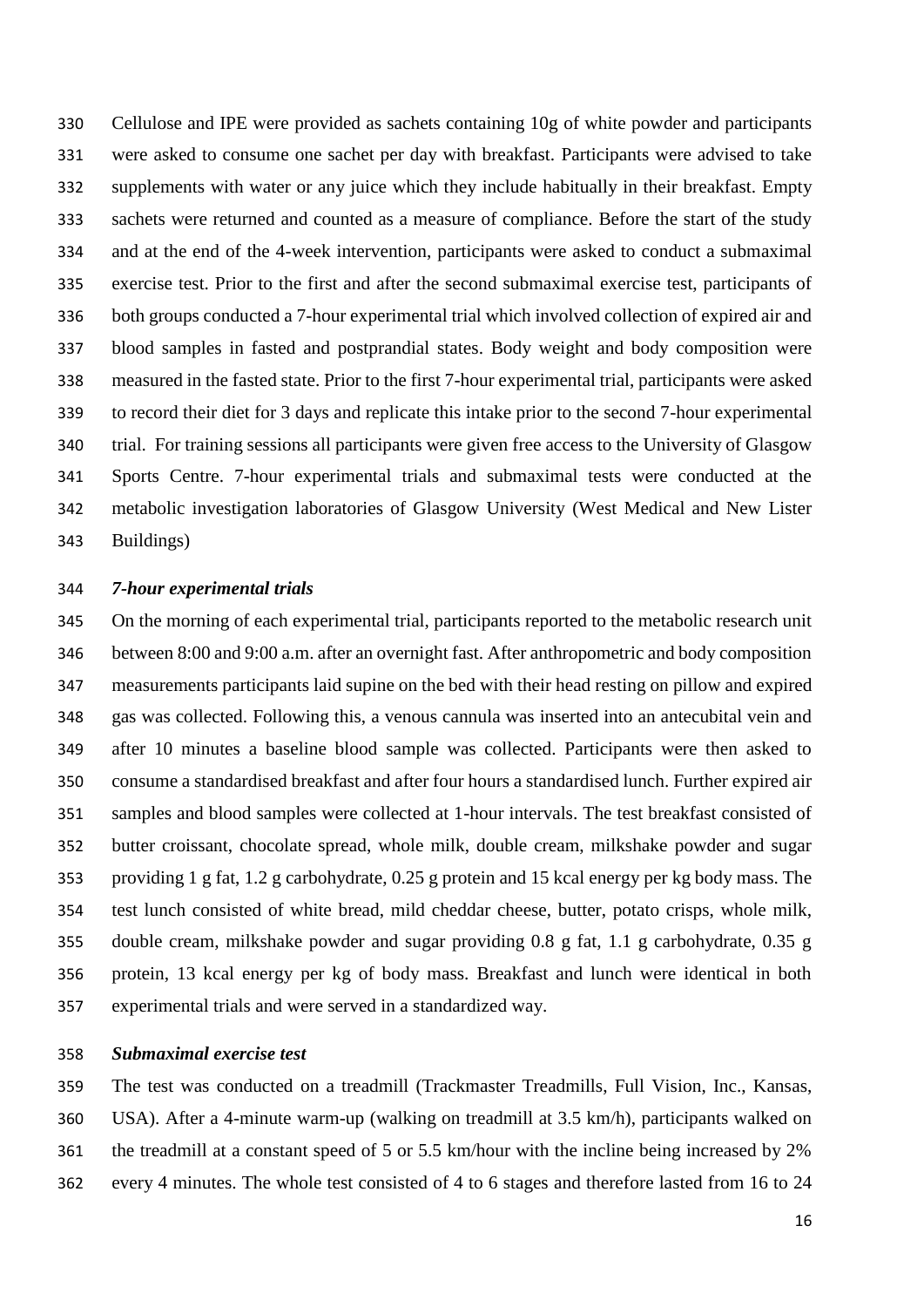minutes. The test was terminated once the participant reached 85% of their aged-predicted 364 maximal heart rate ( $HR_{max} = 220 - age$ ). During the last minute of each 4-minute stage, HR was recorded via a heart rate monitor (Polar Sports Tester, Polar Electro Oy, Kempele, Finland), rate of perceived exertion (RPE) was indicated by the participant on the Borg scale (Borg et al., 2010) and an expired air sample was collected by Douglas bag method. Expired air samples were analysed through a gas analyser (1440 Gas Analyser, Servomex, UK) and 369 maximal oxygen consumption  $(\dot{V}O_2 \text{ max})$  was predicted by extrapolation of the HR against VO<sub>2</sub> plot to age-predicted maximum HR. Data obtained during submaximal tests were used to predict the intensity at which each participant exercised and the energy expenditure of the

## *Exercise training sessions*

 Exercise training consisted of four weekly sessions of endurance type exercise (treadmill, cycle ergometer or cross-trainer). Timing of the training sessions was agreed between investigator and the participant and was based on the participant's availability. The duration of the exercise sessions was 30, 40, 50 and 60 minutes for weeks 1, 2, 3 and 4, respectively. Participants were asked to exercise at an individual pre-determined work rate and achieve 60-65 % of their 378 predicted  $\rm\dot{VO}_2$  max with HR being recorded every 5 minutes using heart rate monitors (Polar Sports Tester, Polar Electro Oy, Kempele, Finland). All exercise sessions were supervised by a researcher. Total net energy expenditure of the exercise intervention was determined from heart rate obtained in the exercise sessions and individual relationships of the heart rate versus oxygen uptake obtained during submaximal tests.

## *Expired gas collection and analyses during 7-hour trials*

 Expired gas was collected and analysed by computerised open-circuit ventilated hood system (Oxycon Pro, Germany). After volume and gas calibrations of the apparatus, participants were instructed to lay supine and be still and awake during the measurement. Once comfortable, a clear plastic canopy (weight, 550 g; dimensions, 19.6 x 12.99 x 9.44 inc) was placed on the participant's head and expired gas was collected after each blood sample collection for the 389 duration of 20 minutes. Values of oxygen consumption  $(\dot{V}O_2)$  and carbon dioxide production (VCO<sub>2</sub>) rates were recorded every 30 seconds and averaged prior to calculations of the respiratory exchange ratio (RER) and fat and CHO oxidation, and rate of energy expenditure [1]:

393 Fat Oxidation 
$$
(g/min) = (\dot{V}O_2 - \dot{V}CO_2) / 0.57
$$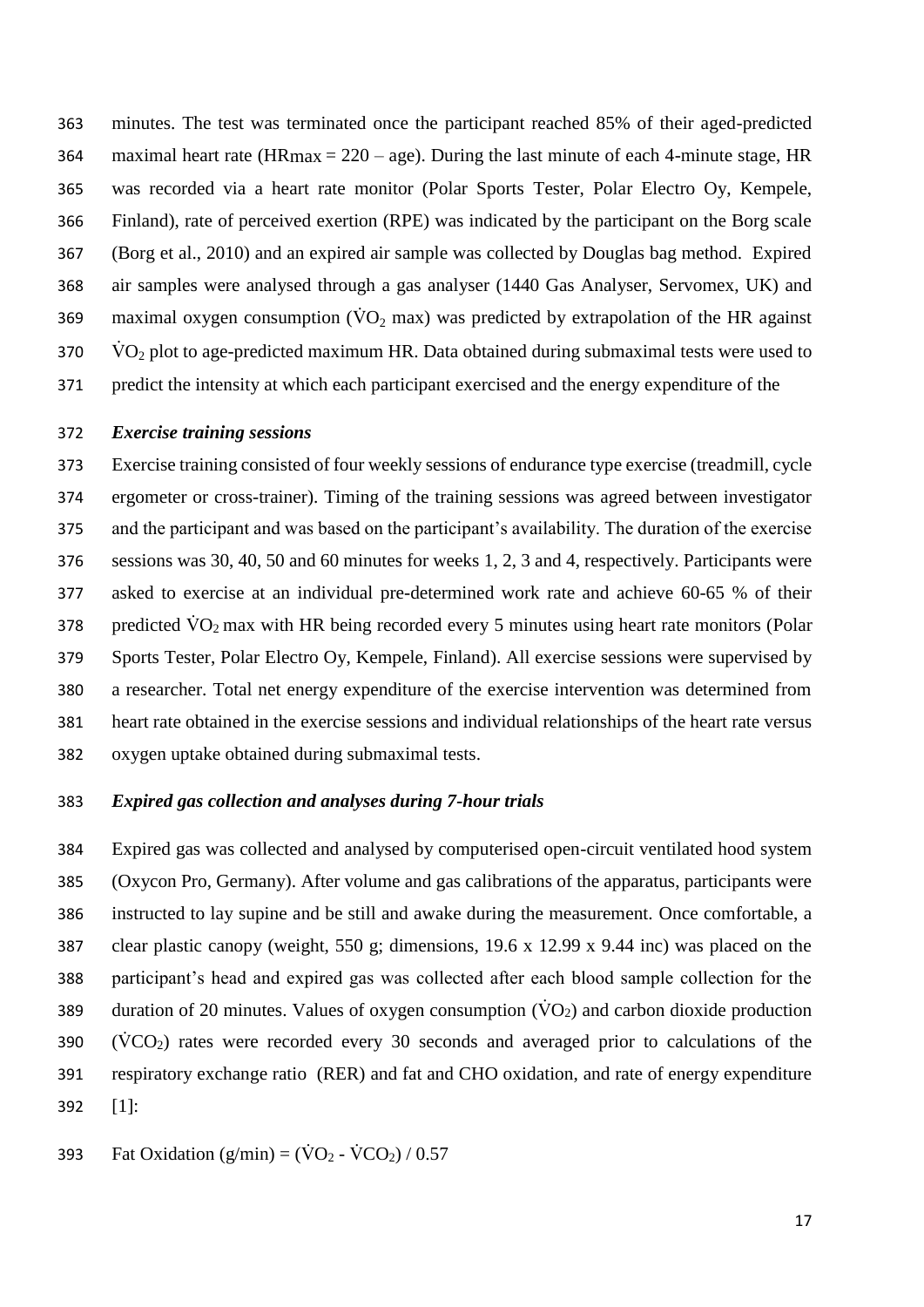- 394 CHO Oxidation  $(g/\text{min}) = (1.40 \text{ x } \text{VCO}_2 \text{VO}_2) / 0.57$
- 395 Energy Expenditure (kJ/min) = (CHO oxidation x 15.6) + (fat oxidation x 39)
- 396 RER=  $\dot{V}CO_2/\dot{V}O_2$

### *Anthropometric and body composition measurements*

 Height was measured to the nearest 0.5 cm using a stadiometer (Seca, Leicester, UK). Body mass and body fatness were measured by leg-to-leg bioelectrical impedance scales (TBF-300, TANITA, Cranela, UK). Height was determined using standard protocol.

### *Blood sample analysis*

 Venous blood samples were collected in ethylenediamine tetra-acetic acid (EDTA) coated evacuated tubes (Greiner Bio-One, Kremsmünster, Austria). Tubes containing blood samples were immediately placed on ice and then centrifuged at 4°C, 3000 rpm for 15 minutes (Hettich D-78532 Universal 320 R Centrifuge, Tuttiligen, Germany). Plasma was dispensed in 0.5 mL aliquots into labeled sterilized micro-centrifuge cap tubes and kept at –80°C until analysis. For analysis, plasma samples were allowed to thaw and then were centrifuged for a few seconds to ensure plasma is mixed and there is no sediment. Commercial ELISA kits were used to measure concentration of plasma GLP-1 (Merck, Millipore, Bioscience Division, UK) and PYY (Merck, Millipore, Bioscience Division, UK). Coefficients of variation (CVs) were <8% for both, GLP-1 and PYY assays.

#### *Statistical analysis*

 For non-normally distributed data, statistical analysis was performed following log10 transformation. Data on fat and CHO oxidation, energy expenditure and appetite hormones were analysed by two-way (time and trial effects) repeated measures ANOVA, followed by post hoc Tukey test. Amount of total fat and CHO oxidised and energy expended during seven hours of the trial within group were compared by paired t-test while changes in these measures between groups were compared by independent t-test. For all tests, the significance level was accepted at *P*<0.05. Statistical analysis was performed using Minitab (version 17.3.1; Minitab, Inc. State College, PA) and Statistica (version 10.0; StatSoft, Inc. Tulsa, OK).

## **References**

- 1. Frayn KN. [Calculation of substrate oxidation rates in vivo from gaseous exchange.](https://www.ncbi.nlm.nih.gov/pubmed/6618956) J Appl Physiol Respir Environ Exerc Physiol 1983;55:628-34.
-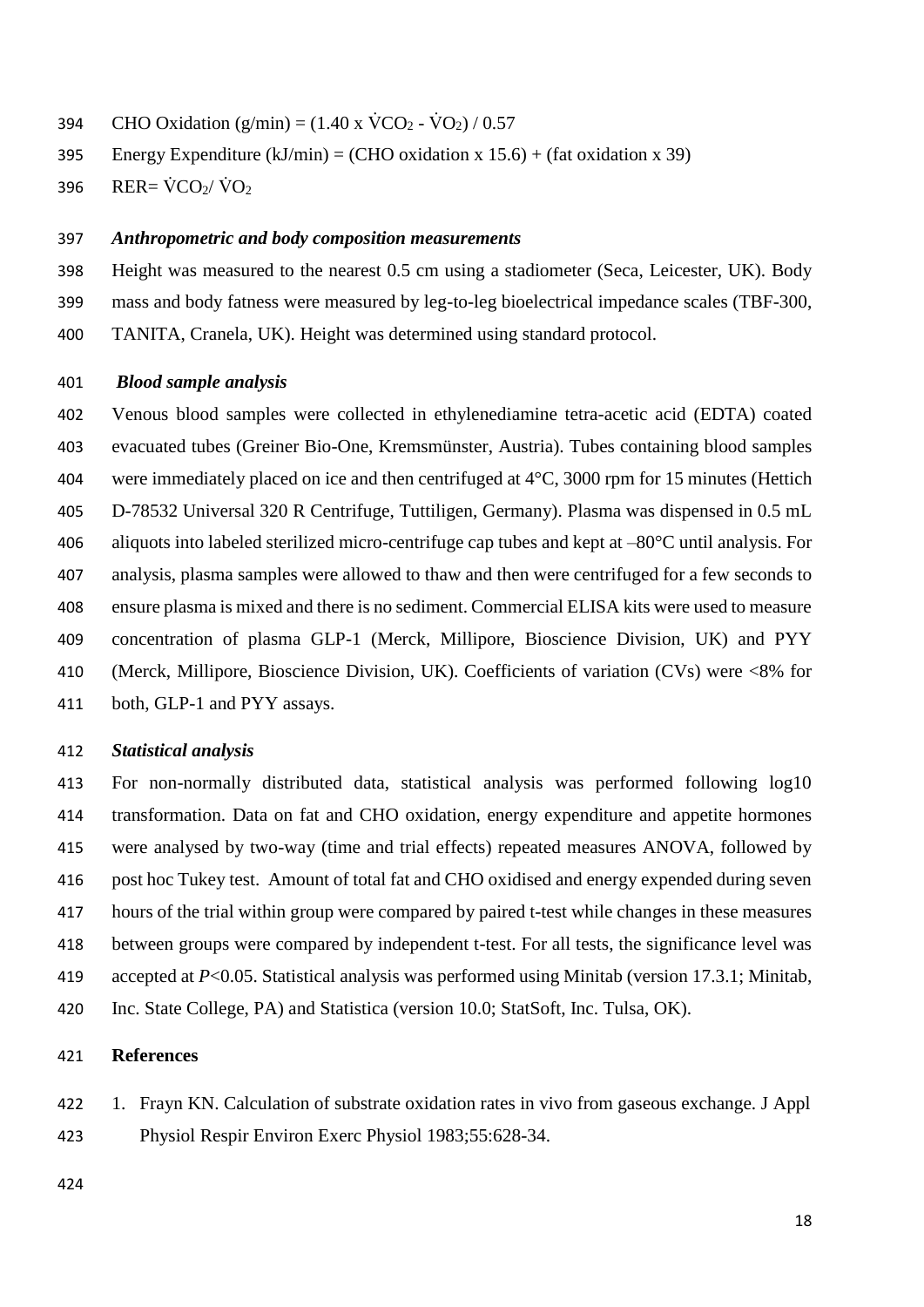| 425 |  |  |  |
|-----|--|--|--|
| 426 |  |  |  |
| 427 |  |  |  |
| 428 |  |  |  |
| 429 |  |  |  |
| 430 |  |  |  |
| 431 |  |  |  |
| 432 |  |  |  |
| 433 |  |  |  |
| 434 |  |  |  |
| 435 |  |  |  |
| 436 |  |  |  |
| 437 |  |  |  |
| 438 |  |  |  |
| 439 |  |  |  |
| 440 |  |  |  |
| 441 |  |  |  |
| 442 |  |  |  |
| 443 |  |  |  |
| 444 |  |  |  |
| 445 |  |  |  |
| 446 |  |  |  |
| 447 |  |  |  |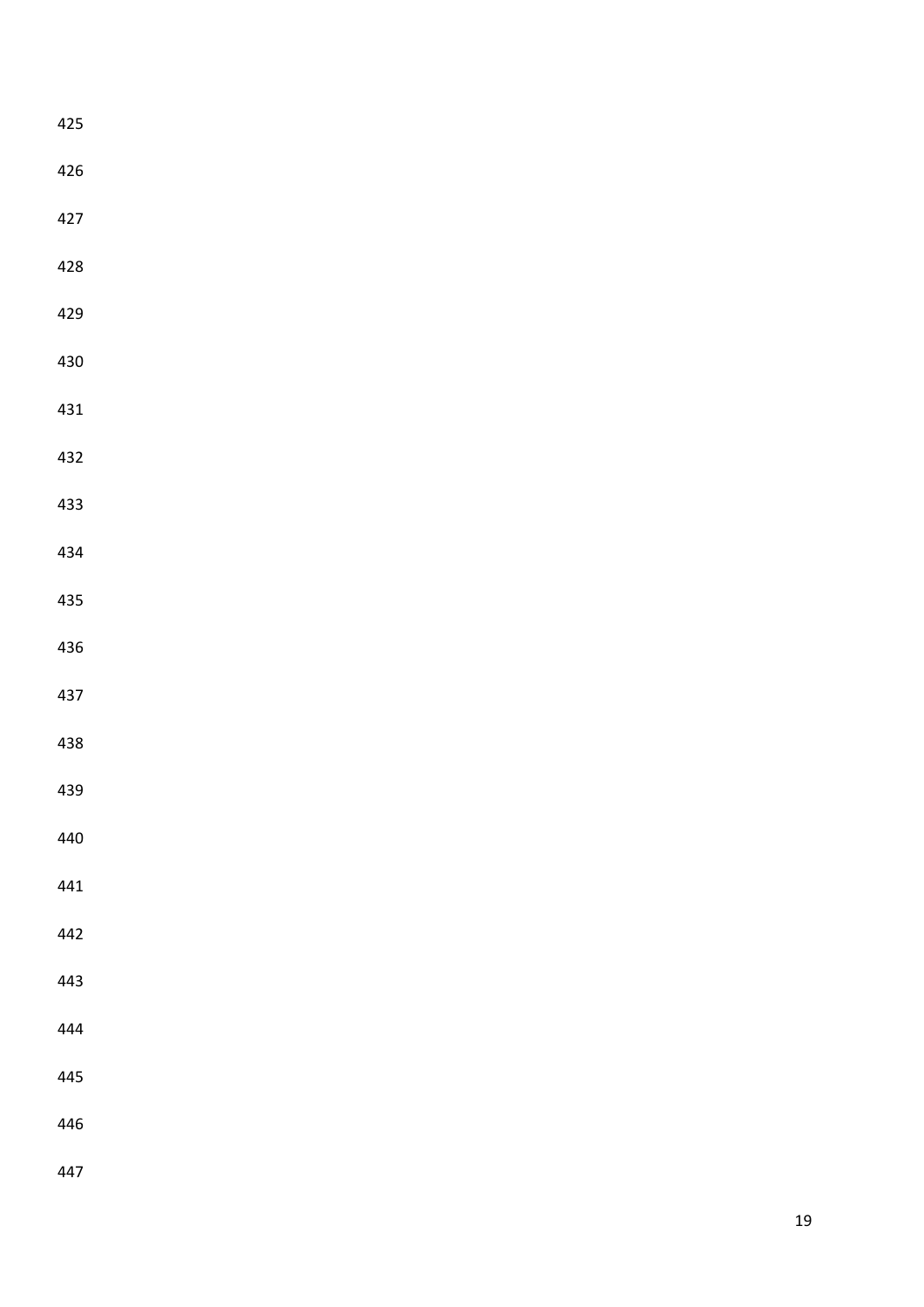- 448 **Supplementary Table 1.** Physical characteristics of the participants before (Week 0) and after
- 449 (Week 4) the exercise intervention conducted with placebo (EX/Placebo) and inulin propionate

|                                   | EX/Placebo      |                  | EX/IPE          |                          |         |
|-----------------------------------|-----------------|------------------|-----------------|--------------------------|---------|
|                                   | Week 0          | Week 4           | Week 0          | Week 4                   | P value |
| Age $(y)$                         | $26.8 \pm 0.94$ |                  | $29.3 \pm 1.54$ | $\overline{\phantom{0}}$ |         |
| Weight (kg)                       | $79.4 \pm 3.3$  | $79.1 \pm 3.4$   | $77.3 \pm 4.2$  | $76.6 \pm 4.1^{\circ}$   | 0.47    |
| BMI $(kg/m^2)$                    | $29.0 \pm 1.1$  | $28.9 \pm 1.2$   | $29.4 \pm 2.2$  | $29.0 \pm 1.9^{\circ}$   | 0.36    |
| Fat mass (kg)                     | $30.9 \pm 2.6$  | $30.7 \pm 2.7$   | $29.8 \pm 3.2$  | $28.8 \pm 3.2^{\circ}$   | 0.45    |
| Body Fat (%)                      | $38.3 \pm 1.6$  | $37.2 \pm 1.1$   | $37.7 \pm 1.9$  | $36.9 \pm 1.9^{\rm a}$   | 0.51    |
| $\overline{VO_2}$ max (ml/kg/min) | $32.4 \pm 1.2$  | $34.2 \pm 1.2^a$ | $30.0 \pm 1.0$  | $33.0 \pm 1.9^{\circ}$   | 0.82    |

450 ester (EX/IPE). Values are mean  $\pm$  SEM.

451 BMI, Body Mass Index; VO<sub>2</sub>max, maximal oxygen consumption.

452 *P* values are for difference between change in Ex/Placebo and EX/IPE groups.

453 <sup>a</sup> Significant (*P*<0.05) difference between Week 4 and Week 0 in corresponding group.